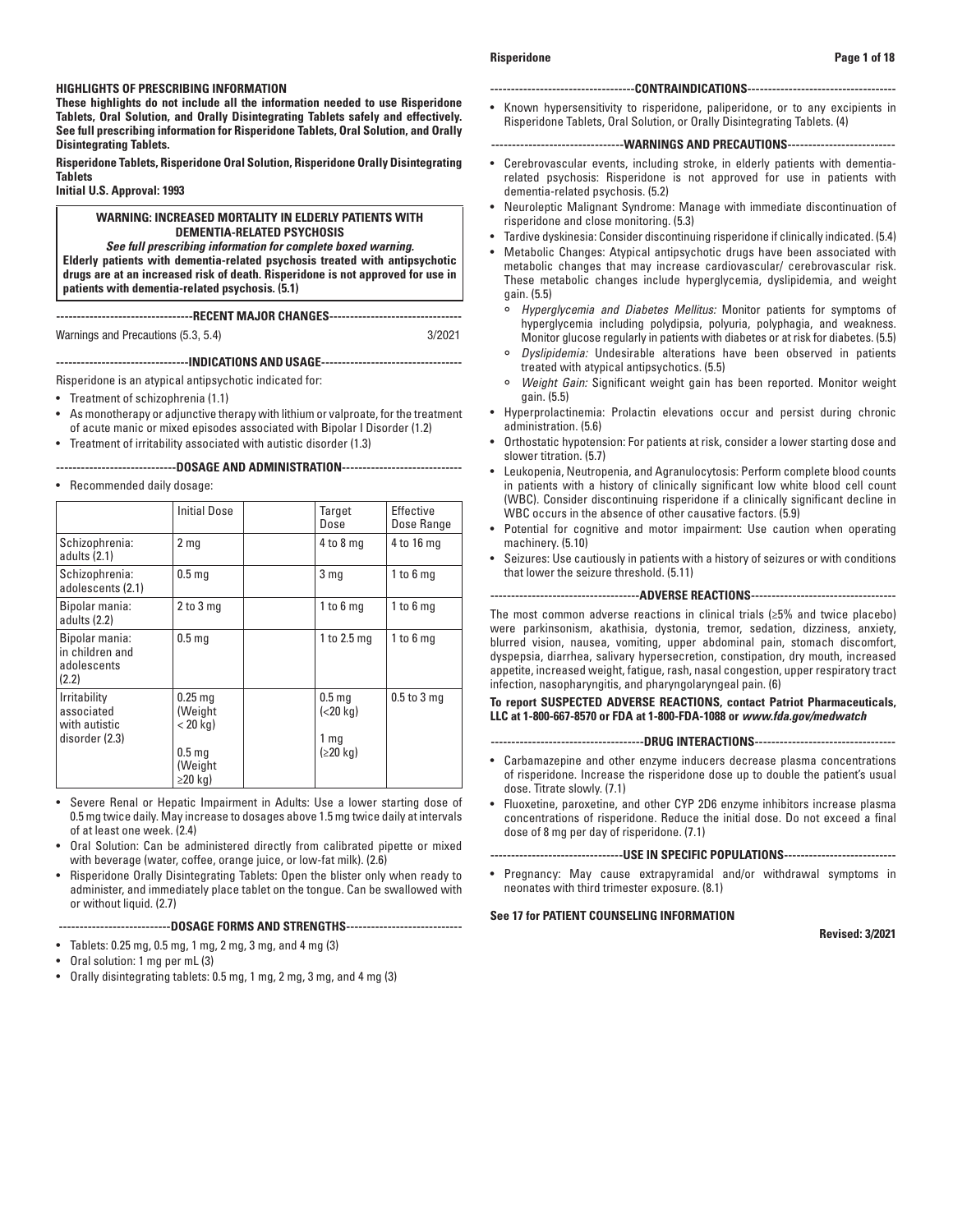# **FULL PRESCRIBING INFORMATION: CONTENTS\***

# **WARNING: INCREASED MORTALITY IN ELDERLY PATIENTS WITH DEMENTIA-RELATED PSYCHOSIS**

# **1 INDICATIONS AND USAGE**

- 1.1 Schizophrenia
- 1.2 Bipolar Mania
- 1.3 Irritability Associated with Autistic Disorder
- **2 DOSAGE AND ADMINISTRATION**
	- 2.1 Schizophrenia<br>2.2 Bipolar Mania
	- **Bipolar Mania**
	- 2.3 Irritability Associated with Autistic Disorder Pediatrics (Children and Adolescents)
	- 2.4 Dosing in Patients with Severe Renal or Hepatic Impairment
	- 2.5 Dose Adjustments for Specific Drug Interactions
	- 2.6 Administration of Risperidone Oral Solution
	- 2.7 Directions for Use of Risperidone Orally Disintegrating Tablets

# **3 DOSAGE FORMS AND STRENGTHS**

# **4 CONTRAINDICATIONS**

# **5 WARNINGS AND PRECAUTIONS**

- 5.1 Increased Mortality in Elderly Patients with Dementia-Related Psychosis
- 5.2 Cerebrovascular Adverse Reactions, Including Stroke, in Elderly Patients with Dementia-Related Psychosis
- 5.3 Neuroleptic Malignant Syndrome<br>5.4 Tardive Dyskinesia
- Tardive Dyskinesia
- 5.5 Metabolic Changes
- 5.6 Hyperprolactinemia
- 5.7 Orthostatic Hypotension
- 5.8 Falls
- 5.9 Leukopenia, Neutropenia, and Agranulocytosis
- 5.10 Potential for Cognitive and Motor Impairment
- 5.11 Seizures
- 5.12 Dysphagia
- 5.13 Priapism
- 5.14 Body Temperature Regulation
- 5.15 Patients with Phenylketonuria

# **6 ADVERSE REACTIONS**

- 6.1 Clinical Trials Experience
- 6.2 Postmarketing Experience

# **7 DRUG INTERACTIONS**

- 7.1 Pharmacokinetic-related Interactions
- 7.2 Pharmacodynamic-related Interactions

# **8 USE IN SPECIFIC POPULATIONS**

- 8.1 Pregnancy
- 8.2 Lactation
- 8.3 Females and Males of Reproductive Potential
- 8.4 Pediatric Use
- 8.5 Geriatric Use
- 8.6 Renal Impairment
- 8.7 Hepatic Impairment
- 8.8 Patients with Parkinson's Disease or Lewy Body Dementia
- **9 DRUG ABUSE AND DEPENDENCE**
	- 9.1 Controlled Substance
	- 9.2 Abuse
	- 9.3 Dependence

# **10 OVERDOSAGE**

- 10.1 Human Experience
	- 10.2 Management of Overdosage

# **11 DESCRIPTION**

- **12 CLINICAL PHARMACOLOGY**
	- 12.1 Mechanism of Action
	- 12.2 Pharmacodynamics
- 12.3 Pharmacokinetics

# **13 NONCLINICAL TOXICOLOGY**

13.1 Carcinogenesis, Mutagenesis, Impairment of Fertility

# **14 CLINICAL STUDIES**

- 14.1 Schizophrenia
- 14.2 Bipolar Mania Monotherapy
- 14.3 Bipolar Mania Adjunctive Therapy with Lithium or Valproate
- 14.4 Irritability Associated with Autistic Disorder
- **16 HOW SUPPLIED/STORAGE AND HANDLING**
	- 16.1 How Supplied
	- 16.2 Storage and Handling
- **17 PATIENT COUNSELING INFORMATION**

\*Sections or subsections omitted from the full prescribing information are not listed.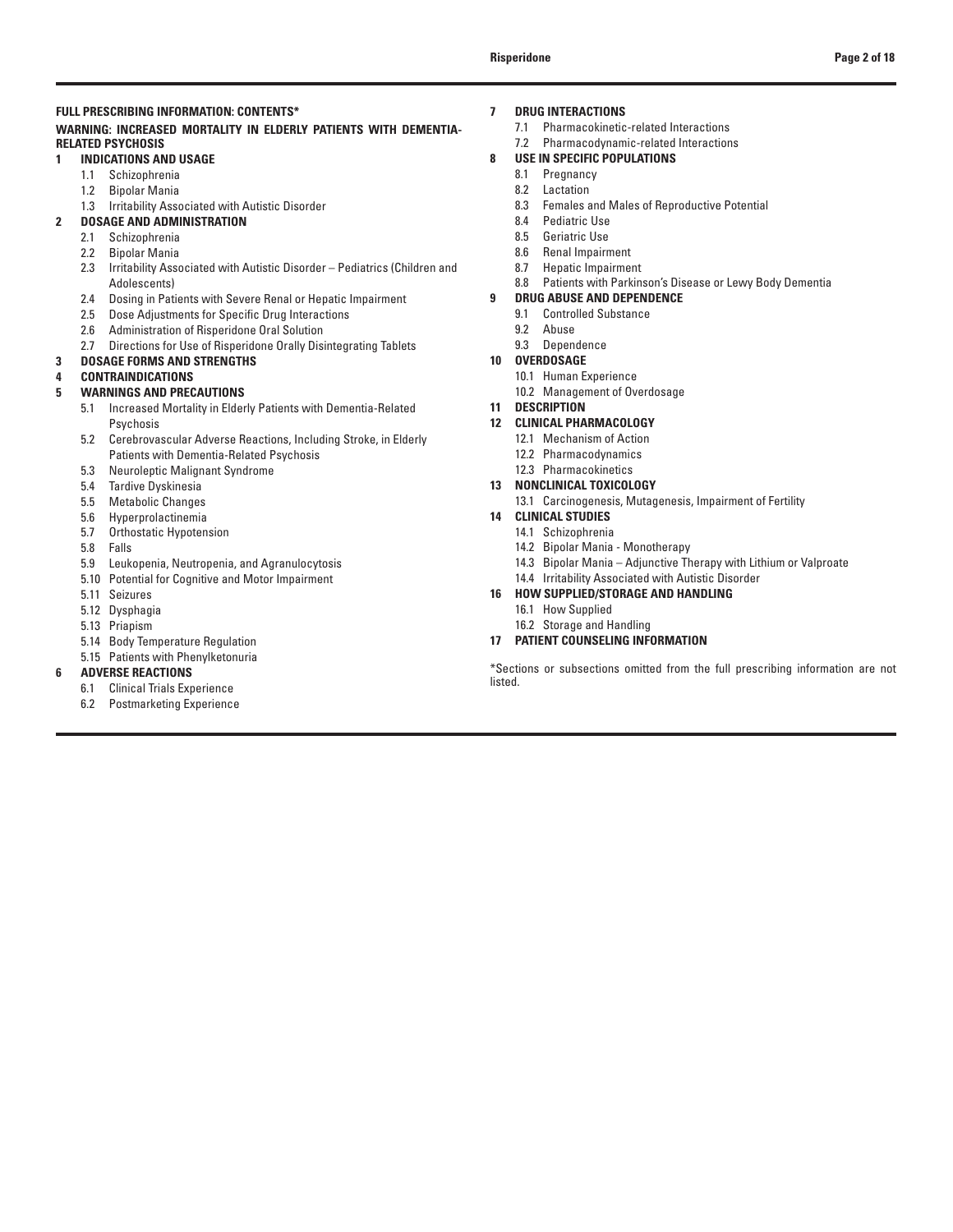# **WARNING: INCREASED MORTALITY IN ELDERLY PATIENTS WITH DEMENTIA-RELATED PSYCHOSIS**

**Elderly patients with dementia-related psychosis treated with antipsychotic drugs are at an increased risk of death. Risperidone is not approved for the treatment of patients with dementia-related psychosis.** *[see Warnings and Precautions (5.1)]*

# **1 INDICATIONS AND USAGE**

# **1.1 Schizophrenia**

Risperidone is indicated for the treatment of schizophrenia. Efficacy was established in 4 short-term trials in adults, 2 short-term trials in adolescents (ages 13 to 17 years), and one long-term maintenance trial in adults *[see Clinical Studies (14.1)]*.

# **1.2 Bipolar Mania**

# **Monotherapy**

Risperidone is indicated for the treatment of acute manic or mixed episodes associated with Bipolar I Disorder. Efficacy was established in 2 short-term trials in adults and one short-term trial in children and adolescents (ages 10 to 17 years) *[see Clinical Studies (14.2)]*.

# Adjunctive Therapy

Risperidone adjunctive therapy with lithium or valproate is indicated for the treatment of acute manic or mixed episodes associated with Bipolar I Disorder. Efficacy was established in one short-term trial in adults *[see Clinical Studies (14.3)]*.

# **1.3 Irritability Associated with Autistic Disorder**

Risperidone is indicated for the treatment of irritability associated with autistic disorder, including symptoms of aggression towards others, deliberate selfinjuriousness, temper tantrums, and quickly changing moods. Efficacy was established in 3 short-term trials in children and adolescents (ages 5 to 17 years) *[see Clinical Studies (14.4)]*.

# **2 DOSAGE AND ADMINISTRATION**

**Table 1. Recommended Daily Dosage by Indication**

|                                                            | <b>Initial Dose</b>                                                                                                                                                                                          | <b>Titration</b><br>(Increments)                                                                                                                                             | <b>Target Dose</b>                                                                                                                        | <b>Effective</b><br><b>Dose Range</b> |
|------------------------------------------------------------|--------------------------------------------------------------------------------------------------------------------------------------------------------------------------------------------------------------|------------------------------------------------------------------------------------------------------------------------------------------------------------------------------|-------------------------------------------------------------------------------------------------------------------------------------------|---------------------------------------|
| Schizophrenia:<br>adults (2.1)                             | 2 <sub>mg</sub>                                                                                                                                                                                              | 1 to $2$ mg                                                                                                                                                                  | $4$ to $8$ mg                                                                                                                             | 4 to 16 mg                            |
| Schizophrenia:<br>adolescents (2.2)                        | 0.5 <sub>mg</sub>                                                                                                                                                                                            | $0.5$ to 1 mg                                                                                                                                                                | 3 <sub>mg</sub>                                                                                                                           | 1 to $6$ mg                           |
| <b>Bipolar mania:</b><br>adults (2.2)                      | $2$ to $3$ mg                                                                                                                                                                                                | 1 <sub>mq</sub>                                                                                                                                                              | $1$ to $6$ mg                                                                                                                             | $1$ to $6$ mg                         |
| <b>Bipolar mania:</b><br>children and<br>adolescents (2.2) | 0.5 <sub>mg</sub>                                                                                                                                                                                            | $0.5$ to 1 mg                                                                                                                                                                | 1 to 2.5 mg                                                                                                                               | $1 to 6$ mg                           |
| <b>Irritability in</b><br>autistic disorder<br>(2.3)       | $0.25$ mg<br>Can increase<br>to $0.5$ mg by<br>Day 4:<br>(body weight<br>less than 20 kg)<br>0.5 <sub>mg</sub><br>Can increase<br>to 1 mg by<br>Day 4:<br>(body weight<br>greater than or<br>equal to 20 kg) | After Day 4, at<br>intervals of<br>> 2 weeks:<br>$0.25$ mg<br>(body weight<br>less than<br>20 kg)<br>0.5 <sub>mg</sub><br>(body weight<br>greater than or<br>equal to 20 kg) | $0.5 \,\mathrm{mg}$ :<br>(body weight)<br>less than<br>20 kg)<br>1 <sub>mq</sub><br>(body weight<br>greater than<br>or equal to<br>20 kg) | $0.5$ to $3$ mg                       |

Severe Renal and Hepatic Impairment in Adults: use a lower starting dose of 0.5 mg twice daily. May increase to dosages above 1.5 mg twice daily at intervals of one week or longer.

# **2.1 Schizophrenia**

# Adults

# *Usual Initial Dose*

Risperidone can be administered once or twice daily. Initial dosing is 2 mg per day. May increase the dose at intervals of 24 hours or greater, in increments of 1 to 2 mg per day, as tolerated, to a recommended dose of 4 to 8 mg per day. In some patients, slower titration may be appropriate. Efficacy has been demonstrated in a range of 4 mg to 16 mg per day. However, doses above 6 mg per day for twice daily dosing were not demonstrated to be more efficacious than lower doses, were associated with more extrapyramidal symptoms and other adverse effects, and are generally not recommended. In a single study supporting once-daily dosing,

the efficacy results were generally stronger for 8 mg than for 4 mg. The safety of doses above 16 mg per day has not been evaluated in clinical trials *[see Clinical Studies (14.1)]*.

# Adolescents

The initial dose is 0.5 mg once daily, administered as a single-daily dose in the morning or evening. The dose may be adjusted at intervals of 24 hours or greater, in increments of 0.5 mg or 1 mg per day, as tolerated, to a recommended dose of 3 mg per day. Although efficacy has been demonstrated in studies of adolescent patients with schizophrenia at doses between 1 mg to 6 mg per day, no additional benefit was observed above 3 mg per day, and higher doses were associated with more adverse events. Doses higher than 6 mg per day have not been studied.

Patients experiencing persistent somnolence may benefit from administering half the daily dose twice daily.

# Maintenance Therapy

While it is unknown how long a patient with schizophrenia should remain on risperidone, the effectiveness of risperidone 2 mg per day to 8 mg per day at delaying relapse was demonstrated in a controlled trial in adult patients who had been clinically stable for at least 4 weeks and were then followed for a period of 1 to 2 years *[see Clinical Studies (14.1)]*. Both adult and adolescent patients who respond acutely should generally be maintained on their effective dose beyond the acute episode. Patients should be periodically reassessed to determine the need for maintenance treatment.

# Reinitiation of Treatment in Patients Previously Discontinued

Although there are no data to specifically address reinitiation of treatment, it is recommended that after an interval off risperidone, the initial titration schedule should be followed.

## Switching From Other Antipsychotics

There are no systematically collected data to specifically address switching schizophrenic patients from other antipsychotics to risperidone, or treating patients with concomitant antipsychotics.

# **2.2 Bipolar Mania**

### Usual Dose

*Adults*

The initial dose range is 2 mg to 3 mg per day. The dose may be adjusted at intervals of 24 hours or greater, in increments of 1 mg per day. The effective dose range is 1 mg to 6 mg per day, as studied in the short-term, placebo-controlled trials. In these trials, short-term (3 week) anti-manic efficacy was demonstrated in a flexible dosage range of 1 mg to 6 mg per day *[see Clinical Studies (14.2, 14.3)]*. Risperidone doses higher than 6 mg per day were not studied.

## *Pediatrics*

The initial dose is 0.5 mg once daily, administered as a single-daily dose in the morning or evening. The dose may be adjusted at intervals of 24 hours or greater, in increments of 0.5 mg or 1 mg per day, as tolerated, to the recommended target dose of 1 mg to 2.5 mg per day. Although efficacy has been demonstrated in studies of pediatric patients with bipolar mania at doses between 0.5 mg and 6 mg per day, no additional benefit was observed above 2.5 mg per day, and higher doses were associated with more adverse events. Doses higher than 6 mg per day have not been studied.

Patients experiencing persistent somnolence may benefit from administering half the daily dose twice daily.

# Maintenance Therapy

There is no body of evidence available from controlled trials to guide a clinician in the longer-term management of a patient who improves during treatment of an acute manic episode with risperidone. While it is generally agreed that pharmacological treatment beyond an acute response in mania is desirable, both for maintenance of the initial response and for prevention of new manic episodes, there are no systematically obtained data to support the use of risperidone in such longer-term treatment (i.e., beyond 3 weeks). The physician who elects to use risperidone for extended periods should periodically re-evaluate the long-term risks and benefits of the drug for the individual patient.

# **2.3 Irritability Associated with Autistic Disorder – Pediatrics (Children and Adolescents)**

The dosage of risperidone should be individualized according to the response and tolerability of the patient. The total daily dose of risperidone can be administered once daily, or half the total daily dose can be administered twice daily.

For patients with body weight less than 20 kg, initiate dosing at 0.25 mg per day. For patients with body weight greater than or equal to 20 kg, initiate dosing at 0.5 mg per day. After a minimum of four days, the dose may be increased to the recommended dose of 0.5 mg per day for patients less than 20 kg and 1.0 mg per day for patients greater than or equal to 20 kg. Maintain this dose for a minimum of 14 days. In patients not achieving sufficient clinical response, the dose may be increased at intervals of 2 weeks or greater, in increments of 0.25 mg per day for patients less than 20 kg, or increments of 0.5 mg per day for patients greater than or equal to 20 kg. The effective dose range is 0.5 mg to 3 mg per day. No dosing data are available for children who weigh less than 15 kg.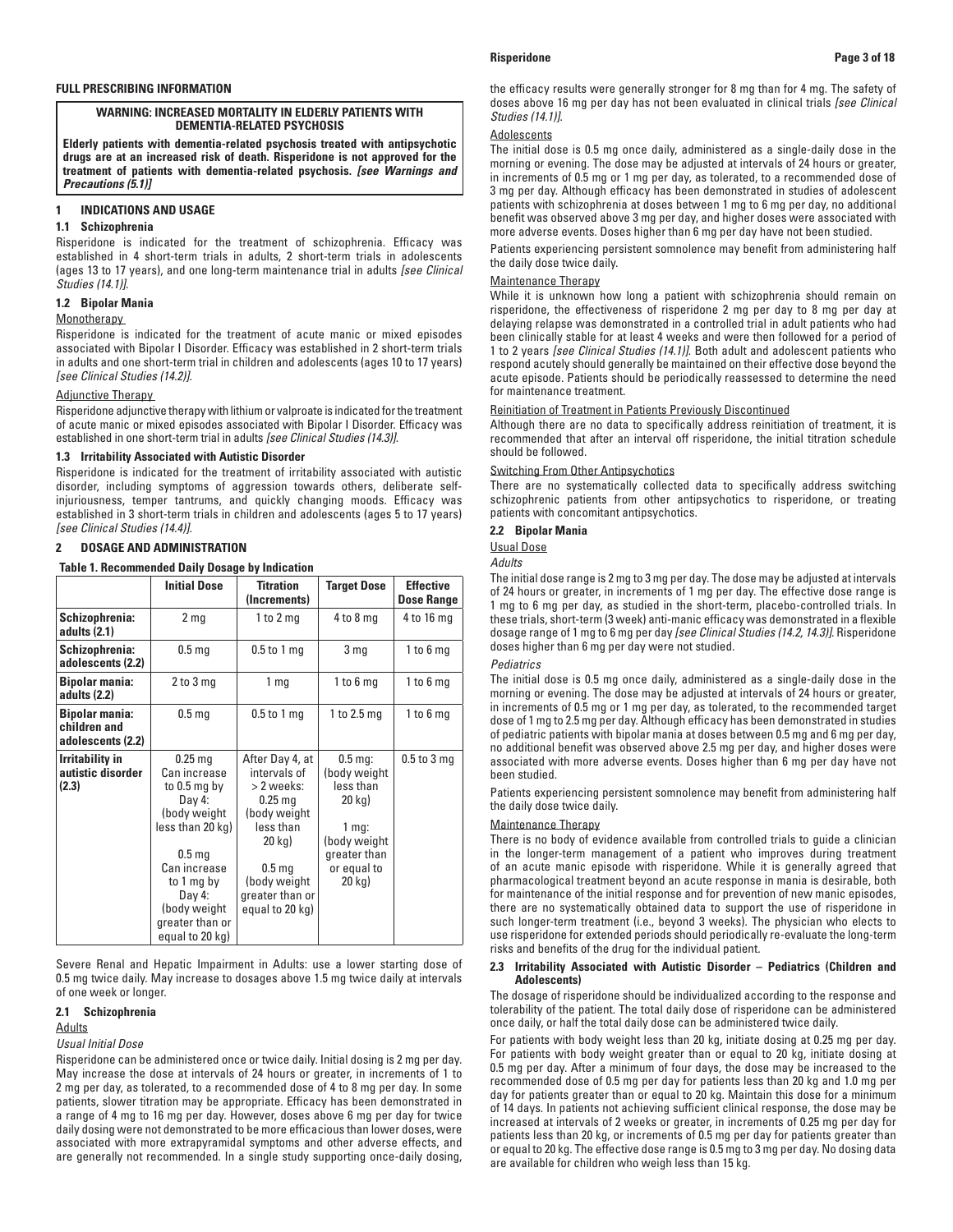Once sufficient clinical response has been achieved and maintained, consider gradually lowering the dose to achieve the optimal balance of efficacy and safety. The physician who elects to use risperidone for extended periods should periodically re-evaluate the long-term risks and benefits of the drug for the individual patient.

Patients experiencing persistent somnolence may benefit from a once-daily dose administered at bedtime or administering half the daily dose twice daily, or a reduction of the dose.

## **2.4 Dosing in Patients with Severe Renal or Hepatic Impairment**

For patients with severe renal impairment (Clcr < 30 mL/min) or hepatic impairment (10-15 points on Child Pugh System), the initial starting dose is 0.5 mg twice daily. The dose may be increased in increments of 0.5 mg or less, administered twice daily. For doses above 1.5 mg twice daily, increase in intervals of one week or greater *[see Use in Specific Populations (8.6 and 8.7)]*.

## **2.5 Dose Adjustments for Specific Drug Interactions**

When risperidone is co-administered with enzyme inducers (e.g., carbamazepine), the dose of risperidone should be increased up to double the patient's usual dose. It may be necessary to decrease the risperidone dose when enzyme inducers such as carbamazepine are discontinued *[see Drug Interactions (7.1)]*. Similar effect may be expected with co-administration of risperidone with other enzyme inducers (e.g., phenytoin, rifampin, and phenobarbital).

When fluoxetine or paroxetine is co-administered with risperidone, the dose of risperidone should be reduced. The risperidone dose should not exceed 8 mg per day in adults when co-administered with these drugs. When initiating therapy, risperidone should be titrated slowly. It may be necessary to increase the risperidone dose when enzyme inhibitors such as fluoxetine or paroxetine are discontinued *[see Drug Interactions (7.1)]*.

### **2.6 Administration of Risperidone Oral Solution**

Risperidone Oral Solution can be administered directly from the calibrated pipette, or can be mixed with a beverage prior to administration. Risperidone Oral Solution is compatible in the following beverages: water, coffee, orange juice, and low-fat milk; it is NOT compatible with either cola or tea.

## **2.7 Directions for Use of Risperidone Orally Disintegrating Tablets**

## Tablet Accessing

*Risperidone Orally Disintegrating Tablets 0.5 mg, 1 mg, and 2 mg*

Risperidone Orally Disintegrating Tablets 0.5 mg, 1 mg, and 2 mg are supplied in blister packs of 4 tablets each.

Do not open the blister until ready to administer. For single tablet removal, separate one of the four blister units by tearing apart at the perforations. Bend the corner where indicated. Peel back foil to expose the tablet. DO NOT push the tablet through the foil because this could damage the tablet.

## *Risperidone Orally Disintegrating Tablets 3 mg and 4 mg*

Risperidone Orally Disintegrating Tablets 3 mg and 4 mg are supplied in a childresistant pouch containing a blister with 1 tablet each.

The child-resistant pouch should be torn open at the notch to access the blister. Do not open the blister until ready to administer. Peel back foil from the side to expose the tablet. DO NOT push the tablet through the foil, because this could damage the tablet.

### Tablet Administration

Using dry hands, remove the tablet from the blister unit and immediately place the entire Risperidone Orally Disintegrating Tablet on the tongue. The Risperidone Orally Disintegrating Tablet should be consumed immediately, as the tablet cannot be stored once removed from the blister unit. Risperidone Orally Disintegrating Tablets disintegrate in the mouth within seconds and can be swallowed subsequently with or without liquid. Patients should not attempt to split or to chew the tablet.

### **3 DOSAGE FORMS AND STRENGTHS**

Risperidone Tablets are available in the following strengths and colors: 0.25 mg (dark yellow), 0.5 mg (red-brown), 1 mg (white), 2 mg (orange), 3 mg (yellow), and 4 mg (green). All are capsule shaped, and imprinted with "PATR" on one side and either "Ris 0.25", "Ris 0.5", "R1", "R2", "R3", or "R4" on the other side according to their respective strengths.

Risperidone Oral Solution is available in a 1 mg/mL strength.

Risperidone Orally Disintegrating Tablets are available in the following strengths, colors, and shapes: 0.5 mg (light coral, round), 1 mg (light coral, square), 2 mg (coral, square), 3 mg (coral, round), and 4 mg (coral, round). All are biconvex and etched on one side with "P0.5", "P1", "P2", "P3", or "P4" according to their respective strengths.

### **4 CONTRAINDICATIONS**

Risperidone Tablets, Oral Solution, or Orally Disintegrating Tablets are contraindicated in patients with a known hypersensitivity to either risperidone or paliperidone, or to any of the excipients in the Risperidone Tablets, Oral Solution, or Orally Disintegrating Tablets formulations. Hypersensitivity reactions, including anaphylactic reactions and angioedema, have been reported in patients treated with risperidone and in patients treated with paliperidone. Paliperidone is a metabolite of risperidone.

### **5 WARNINGS AND PRECAUTIONS**

## **5.1 Increased Mortality in Elderly Patients with Dementia-Related Psychosis**

Elderly patients with dementia-related psychosis treated with antipsychotic drugs are at an increased risk of death. Analyses of 17 placebo-controlled trials (modal duration of 10 weeks), largely in patients taking atypical antipsychotic drugs, revealed a risk of death in drug-treated patients of between 1.6 to 1.7 times the risk of death in placebo-treated patients. Over the course of a typical 10-week controlled trial, the rate of death in drug-treated patients was about 4.5%, compared to a rate of about 2.6% in the placebo group. Although the causes of death were varied, most of the deaths appeared to be either cardiovascular (e.g., heart failure, sudden death) or infectious (e.g., pneumonia) in nature. Observational studies suggest that, similar to atypical antipsychotic drugs, treatment with conventional antipsychotic drugs may increase mortality. The extent to which the findings of increased mortality in observational studies may be attributed to the antipsychotic drug as opposed to some characteristic(s) of the patients is not clear.

In two of four placebo-controlled trials in elderly patients with dementia-related psychosis, a higher incidence of mortality was observed in patients treated with furosemide plus risperidone when compared to patients treated with risperidone alone or with placebo plus furosemide. No pathological mechanism has been identified to explain this finding, and no consistent pattern for cause of death was observed.

Risperidone is not approved for the treatment of dementia-related psychosis *[see Boxed Warning]*.

## **5.2 Cerebrovascular Adverse Reactions, Including Stroke, in Elderly Patients with Dementia-Related Psychosis**

Cerebrovascular adverse reactions (e.g., stroke, transient ischemic attack), including fatalities, were reported in patients (mean age 85 years; range 73-97) in trials of risperidone in elderly patients with dementia-related psychosis. In placebo-controlled trials, there was a significantly higher incidence of cerebrovascular adverse events in patients treated with risperidone compared to patients treated with placebo. Risperidone is not approved for the treatment of patients with dementia-related psychosis. *[see Boxed Warning and Warnings and Precautions (5.1)].* 

## **5.3 Neuroleptic Malignant Syndrome**

Neuroleptic Malignant Syndrome (NMS), a potentially fatal symptom complex, has been reported in association with antipsychotic drugs. Clinical manifestations of NMS are hyperpyrexia, muscle rigidity, altered mental status including delirium, and autonomic instability (irregular pulse or blood pressure, tachycardia, diaphoresis, and cardiac dysrhythmia). Additional signs may include elevated creatine phosphokinase, myoglobinuria (rhabdomyolysis), and acute renal failure.

If NMS is suspected, immediately discontinue Risperidone and provide symptomatic treatment and monitoring.

### **5.4 Tardive Dyskinesia**

Tardive dyskinesia, a syndrome consisting of potentially irreversible, involuntary, dyskinetic movements, may develop in patients treated with antipsychotic drugs. Although the prevalence of the syndrome appears to be highest among the elderly, especially elderly women, it is impossible to predict which patients will develop the syndrome. Whether antipsychotic drug products differ in their potential to cause tardive dyskinesia is unknown.

The risk of developing tardive dyskinesia and the likelihood that it will become irreversible increase with the duration of treatment and the cumulative dose. The syndrome can develop after relatively brief treatment periods, even at low doses. It may also occur after discontinuation of treatment.

Tardive dyskinesia may remit, partially or completely, if antipsychotic treatment is discontinued. Antipsychotic treatment, itself, however, may suppress (or partially suppress) the signs and symptoms of the syndrome, possibly masking the underlying process. The effect that symptomatic suppression has upon the longterm course of the syndrome is unknown.

Given these considerations, risperidone should be prescribed in a manner that is most likely to minimize the occurrence of tardive dyskinesia. Chronic antipsychotic treatment should generally be reserved for patients: (1) who suffer from a chronic illness that is known to respond to antipsychotic drugs, and (2) for whom alternative, equally effective, but potentially less harmful treatments are not available or appropriate. In patients who do require chronic treatment, use the lowest dose and the shortest duration of treatment producing a satisfactory clinical response. Periodically reassess the need for continued treatment.

If signs and symptoms of tardive dyskinesia appear in a patient on risperidone, drug discontinuation should be considered. However, some patients may require treatment with risperidone despite the presence of the syndrome.

## **5.5 Metabolic Changes**

Atypical antipsychotic drugs have been associated with metabolic changes that may increase cardiovascular/cerebrovascular risk. These metabolic changes include hyperglycemia, dyslipidemia, and body weight gain. While all of the drugs in the class have been shown to produce some metabolic changes, each drug has its own specific risk profile.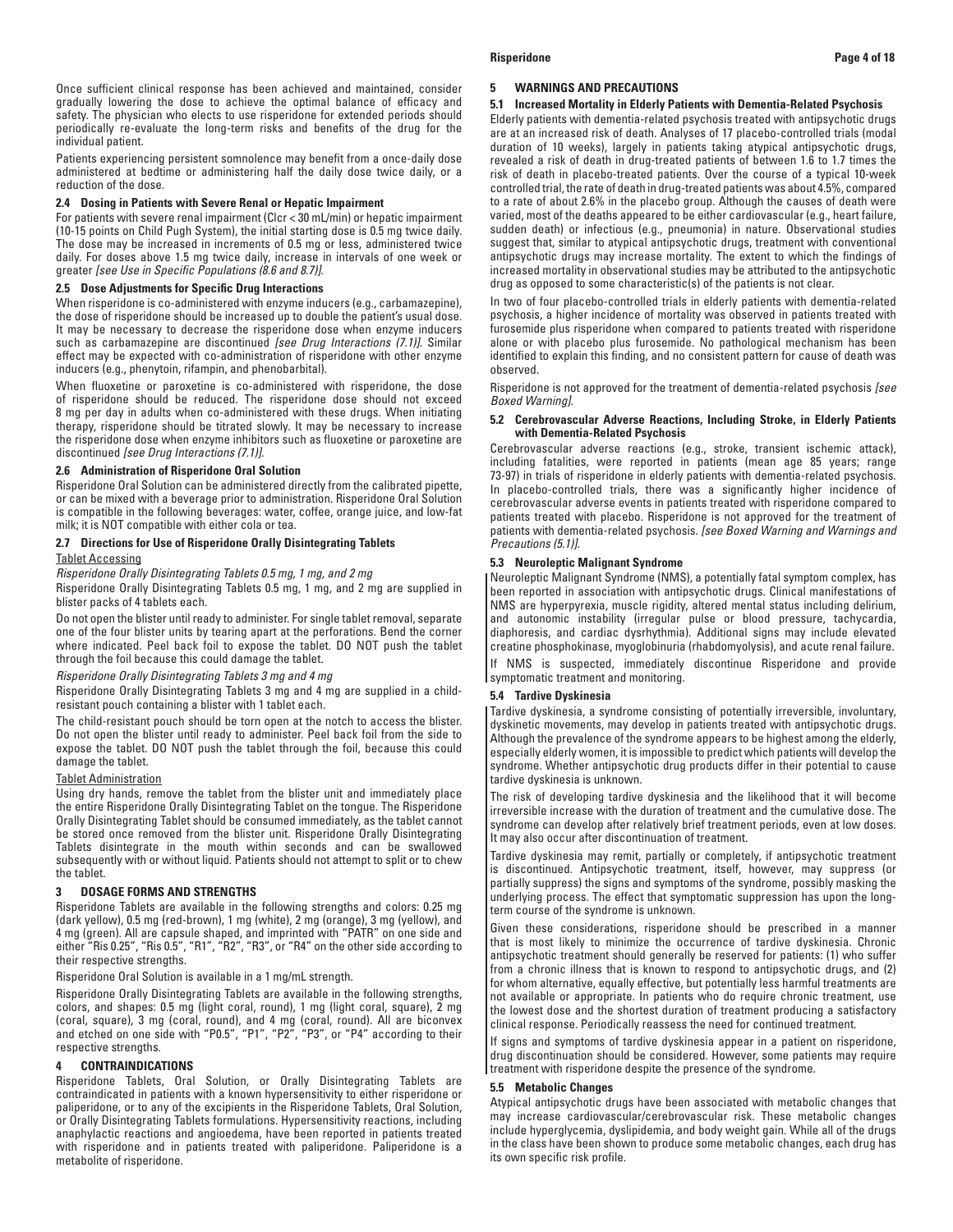### Hyperglycemia and Diabetes Mellitus

Hyperglycemia and diabetes mellitus, in some cases extreme and associated with ketoacidosis or hyperosmolar coma or death, have been reported in patients treated with atypical antipsychotics including risperidone. Assessment of the relationship between atypical antipsychotic use and glucose abnormalities is complicated by the possibility of an increased background risk of diabetes mellitus in patients with schizophrenia and the increasing incidence of diabetes mellitus in the general population. Given these confounders, the relationship between atypical antipsychotic use and hyperglycemia-related adverse events is not completely understood. However, epidemiological studies suggest an increased risk of treatment-emergent hyperglycemia-related adverse events in patients treated with the atypical antipsychotics. Precise risk estimates for hyperglycemia-related adverse events in patients treated with atypical antipsychotics are not available.

Patients with an established diagnosis of diabetes mellitus who are started on atypical antipsychotics, including risperidone, should be monitored regularly for worsening of glucose control. Patients with risk factors for diabetes mellitus (e.g., obesity, family history of diabetes) who are starting treatment with atypical antipsychotics, including risperidone, should undergo fasting blood glucose testing at the beginning of treatment and periodically during treatment. Any patient treated with atypical antipsychotics, including risperidone, should be monitored for symptoms of hyperglycemia including polydipsia, polyuria, polyphagia, and weakness. Patients who develop symptoms of hyperglycemia during treatment with atypical antipsychotics, including risperidone, should undergo fasting blood glucose testing. In some cases, hyperglycemia has resolved when the atypical antipsychotic, including risperidone, was discontinued; however, some patients required continuation of anti-diabetic treatment despite discontinuation of risperidone.

Pooled data from three double-blind, placebo-controlled schizophrenia studies and four double-blind, placebo-controlled bipolar monotherapy studies are presented in Table 2.

### **Table 2. Change in Random Glucose from Seven Placebo-Controlled, 3- to 8-Week, Fixed- or Flexible-Dose Studies in Adult Subjects with Schizophrenia or Bipolar Mania**

|                                                                                |           |                                           | Risperidone    |
|--------------------------------------------------------------------------------|-----------|-------------------------------------------|----------------|
|                                                                                | Placebo   | $1-8$ mg/day                              | $>8-16$ mg/day |
|                                                                                |           | Mean change from baseline (mg/dL)         |                |
|                                                                                | $n = 555$ | $n = 748$                                 | $n = 164$      |
| Serum Glucose                                                                  | $-1.4$    | 0.8                                       | 0.6            |
|                                                                                |           | <b>Proportion of patients with shifts</b> |                |
| Serum Glucose                                                                  | 0.6%      | $0.4\%$                                   | $0\%$          |
| $\left\langle \langle 140 \text{ mg/dL} \tan 2200 \text{ mg/dL} \right\rangle$ | (3/525)   | (3/702)                                   | (0/158)        |

In longer-term, controlled and uncontrolled studies, risperidone was associated with a mean change in glucose of +2.8 mg/dL at Week 24 (n=151) and +4.1 mg/dL at Week 48 (n=50).

Data from the placebo-controlled 3- to 6-week study in children and adolescents with schizophrenia (13-17 years of age), bipolar mania (10-17 years of age), or autistic disorder (5 to 17 years of age) are presented in Table 3.

## **Table 3. Change in Fasting Glucose from Three Placebo-Controlled, 3- to 6-Week, Fixed-Dose Studies in Children and Adolescents with Schizophrenia (13-17 years of age), Bipolar Mania (10-17 years of age), or Autistic Disorder (5 to 17 years of age)**

|                                                                  |          | Risperidone                               |  |
|------------------------------------------------------------------|----------|-------------------------------------------|--|
|                                                                  | Placebo  | $0.5-6$ mg/day                            |  |
|                                                                  |          | Mean change from baseline (mg/dL)         |  |
|                                                                  | $n = 76$ | $n = 135$                                 |  |
| Serum Glucose                                                    | $-1.3$   | 2.6                                       |  |
|                                                                  |          | <b>Proportion of patients with shifts</b> |  |
| Serum Glucose                                                    | $0\%$    | 0.8%                                      |  |
| $\left( < 100 \text{ mg/dL} \right)$ to $\geq 126 \text{ mg/dL}$ | (0/64)   | (1/120)                                   |  |
|                                                                  |          |                                           |  |

In longer-term, uncontrolled, open-label extension pediatric studies, risperidone was associated with a mean change in fasting glucose of +5.2 mg/dL at Week 24 (n=119).

# **Dyslipidemia**

Undesirable alterations in lipids have been observed in patients treated with atypical antipsychotics.

Pooled data from 7 placebo-controlled, 3- to 8- week, fixed- or flexible-dose studies in adult subjects with schizophrenia or bipolar mania are presented in Table 4.

### **Table 4. Change in Random Lipids from Seven Placebo-Controlled, 3- to 8-Week, Fixed- or Flexible-Dose Studies in Adult Subjects with Schizophrenia or Bipolar Mania**

|                                                                                    |           |                                           | Risperidone    |
|------------------------------------------------------------------------------------|-----------|-------------------------------------------|----------------|
|                                                                                    | Placebo   | 1-8 mg/day                                | $>8-16$ mg/day |
|                                                                                    |           | Mean change from baseline (mg/dL)         |                |
| <b>Cholesterol</b>                                                                 | n=559     | $n=742$                                   | $n = 156$      |
| Change from baseline                                                               | 0.6       | 6.9                                       | 1.8            |
| <b>Triglycerides</b>                                                               | $n = 183$ | $n = 307$                                 | $n=123$        |
| Change from baseline                                                               | $-17.4$   | $-4.9$                                    | $-8.3$         |
|                                                                                    |           | <b>Proportion of patients With Shifts</b> |                |
| <b>Cholesterol</b>                                                                 | 2.7%      | 4.3%                                      | 6.3%           |
| $\left\langle \text{<}200 \text{ mg/dL} \right\rangle$ to $\geq 240 \text{ mg/dL}$ | (10/368)  | (22/516)                                  | (6/96)         |
| <b>Triglycerides</b>                                                               | 1.1%      | 2.7%                                      | 2.5%           |
| $\left( < 500 \right)$ mg/dL to $\geq 500$ mg/dL)                                  | (2/180)   | (8/301)                                   | (3/121)        |

In longer-term, controlled and uncontrolled studies, risperidone was associated with a mean change in (a) non-fasting cholesterol of +4.4 mg/dL at Week 24 (n=231) and +5.5 mg/dL at Week 48 (n=86); and (b) non-fasting triglycerides of +19.9 mg/dL at Week 24 (n=52).

Pooled data from 3 placebo-controlled, 3- to 6-week, fixed-dose studies in children and adolescents with schizophrenia (13-17 years of age), bipolar mania (10-17 years of age), or autistic disorder (5-17 years of age) are presented in Table 5.

## **Table 5. Change in Fasting Lipids from Three Placebo-Controlled, 3- to 6-Week, Fixed-Dose Studies in Children and Adolescents with Schizophrenia (13-17 Years of Age), Bipolar Mania (10-17 Years of Age), or Autistic Disorder (5 to 17 Years of Age)**

|                                                                               |          | Risperidone                               |
|-------------------------------------------------------------------------------|----------|-------------------------------------------|
|                                                                               | Placebo  | $0.5-6$ mg/day                            |
|                                                                               |          | Mean change from baseline (mg/dL)         |
| <b>Cholesterol</b>                                                            | $n = 74$ | $n=133$                                   |
| Change from baseline                                                          | 0.3      | $-0.3$                                    |
| <b>LDL</b>                                                                    | $n=22$   | $n=22$                                    |
| Change from baseline                                                          | 3.7      | 0.5                                       |
| <b>HDL</b>                                                                    | $n=22$   | $n=22$                                    |
| Change from baseline                                                          | 1.6      | $-1.9$                                    |
| <b>Triglycerides</b>                                                          | $n=77$   | $n = 138$                                 |
| <b>Change from baseline</b>                                                   | $-9.0$   | $-2.6$                                    |
|                                                                               |          | <b>Proportion of patients with shifts</b> |
| <b>Cholesterol</b>                                                            | 2.4%     | $3.8\%$                                   |
| $\left\langle \langle 170 \text{ mg/dL} \tan 200 \text{ mg/dL} \right\rangle$ | (1/42)   | (3/80)                                    |
| <b>LDL</b>                                                                    | $0\%$    | $0\%$                                     |
| $\left($ <110 mg/dL to $\geq$ 130 mg/dL)                                      | (0/16)   | (0/16)                                    |
| <b>HDL</b>                                                                    | $0\%$    | 10%                                       |
| $(\geq 40 \text{ mg/dL to} < 40 \text{ mg/dL})$                               | (0/19)   | (2/20)                                    |
| <b>Triglycerides</b>                                                          | 1.5%     | 7.1%                                      |
| $\left\langle \langle 150 \text{ mg/dL} \tan 200 \text{ mg/dL} \right\rangle$ | (1/65)   | (8/113)                                   |

In longer-term, uncontrolled, open-label extension pediatric studies, risperidone was associated with a mean change in (a) fasting cholesterol of +2.1 mg/dL at Week 24 (n=114); (b) fasting LDL of -0.2 mg/dL at Week 24 (n=103); (c) fasting HDL of +0.4 mg/dL at Week 24 (n=103); and (d) fasting triglycerides of +6.8 mg/dL at Week 24 (n=120).

### Weight Gain

Weight gain has been observed with atypical antipsychotic use. Clinical monitoring of weight is recommended.

Data on mean changes in body weight and the proportion of subjects meeting a weight gain criterion of 7% or greater of body weight from 7 placebo-controlled, 3- to 8- week, fixed- or flexible-dose studies in adult subjects with schizophrenia or bipolar mania are presented in Table 6.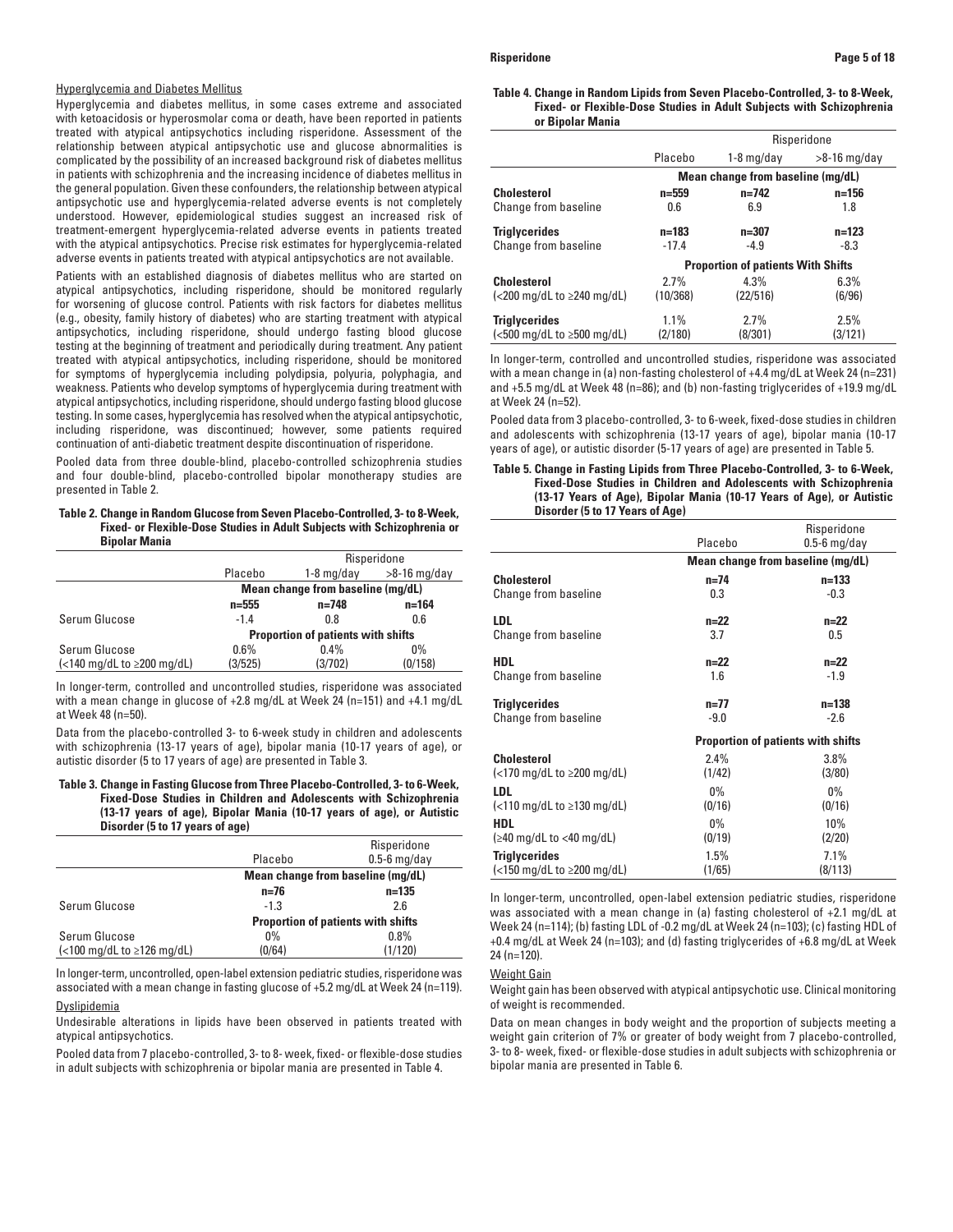## **Table 6. Mean Change in Body Weight (kg) and the Proportion of Subjects with ≥7% Gain in Body Weight From Seven Placebo-Controlled, 3- to 8-Week, Fixed- or Flexible-Dose Studies in Adult Subjects With Schizophrenia or Bipolar Mania**

|                                                        |                      |                           | Risperidone                 |
|--------------------------------------------------------|----------------------|---------------------------|-----------------------------|
|                                                        | Placebo<br>$(n=597)$ | $1-8$ mg/day<br>$(n=769)$ | $>8-16$ mg/day<br>$(n=158)$ |
| Weight (kg)<br>Change from baseline                    | $-0.3$               | 0.7                       | 2.2                         |
| <b>Weight Gain</b><br>$\geq$ 7% increase from baseline | 2.9%                 | 8.7%                      | 20.9%                       |

In longer-term, controlled and uncontrolled studies, risperidone was associated with a mean change in weight of +4.3 kg at Week 24 (n=395) and +5.3 kg at Week 48 (n=203).

Data on mean changes in body weight and the proportion of subjects meeting the criterion of ≥7% gain in body weight from nine placebo-controlled, 3- to 8-week, fixed-dose studies in children and adolescents with schizophrenia (13-17 years of age), bipolar mania (10-17 years of age), autistic disorder (5-17 years of age), or other psychiatric disorders (5-17 years of age) are presented in Table 7.

**Table 7. Mean Change in Body Weight (kg) and the Proportion of Subjects With ≥7% Gain in Body Weight From Nine Placebo-Controlled, 3- to 8-Week, Fixed-Dose Studies in Children and Adolescents With Schizophrenia (13-17 Years of Age), Bipolar Mania (10-17 Years of Age), Autistic Disorder (5 to 17 Years of Age) or Other Psychiatric Disorders (5-17 Years of Age)**

|                                                        | <b>Placebo</b><br>$(n=375)$ | Risperidone 0.5-6 mg/day<br>$(n=448)$ |
|--------------------------------------------------------|-----------------------------|---------------------------------------|
| Weight (kg)<br>Change from baseline                    | 0.6                         | 2.0                                   |
| <b>Weight Gain</b><br>$\geq$ 7% increase from baseline | 6.9%                        | 32.6%                                 |

In longer-term, uncontrolled, open-label extension pediatric studies, risperidone was associated with a mean change in weight of +5.5 kg at Week 24 (n=748) and +8.0 kg at Week 48 (n=242).

In a long-term, open-label extension study in adolescent patients with schizophrenia, weight increase was reported as a treatment-emergent adverse event in 14% of patients. In 103 adolescent patients with schizophrenia, a mean increase of 9.0 kg was observed after 8 months of risperidone treatment. The majority of that increase was observed within the first 6 months. The average percentiles at baseline and 8 months, respectively, were 56 and 72 for weight, 55 and 58 for height, and 51 and 71 for body mass index.

In long-term, open-label trials (studies in patients with autistic disorder or other psychiatric disorders), a mean increase of 7.5 kg after 12 months of risperidone treatment was observed, which was higher than the expected normal weight gain (approximately 3 to 3.5 kg per year adjusted for age, based on Centers for Disease Control and Prevention normative data). The majority of that increase occurred within the first 6 months of exposure to risperidone. The average percentiles at baseline and 12 months, respectively, were 49 and 60 for weight, 48 and 53 for height, and 50 and 62 for body mass index.

In one 3-week, placebo-controlled trial in children and adolescent patients with acute manic or mixed episodes of bipolar I disorder, increases in body weight were higher in the risperidone groups than the placebo group, but not dose related (1.90 kg in the risperidone 0.5-2.5 mg group, 1.44 kg in the risperidone 3-6 mg group, and 0.65 kg in the placebo group). A similar trend was observed in the mean change from baseline in body mass index.

When treating pediatric patients with risperidone for any indication, weight gain should be assessed against that expected with normal growth.

# **5.6 Hyperprolactinemia**

As with other drugs that antagonize dopamine  $D_2$  receptors, risperidone elevates prolactin levels and the elevation persists during chronic administration. Risperidone is associated with higher levels of prolactin elevation than other antipsychotic agents.

Hyperprolactinemia may suppress hypothalamic GnRH, resulting in reduced pituitary gonadotropin secretion. This, in turn, may inhibit reproductive function by impairing gonadal steroidogenesis in both female and male patients. Galactorrhea, amenorrhea, gynecomastia, and impotence have been reported in patients receiving prolactin-elevating compounds. Long-standing hyperprolactinemia when associated with hypogonadism may lead to decreased bone density in both female and male subjects.

Tissue culture experiments indicate that approximately one-third of human breast cancers are prolactin dependent *in vitro*, a factor of potential importance if the prescription of these drugs is contemplated in a patient with previously detected breast cancer. An increase in pituitary gland, mammary gland, and pancreatic islet cell neoplasia (mammary adenocarcinomas, pituitary and pancreatic adenomas) was observed in the risperidone carcinogenicity studies conducted in mice and rats *[see Nonclinical Toxicology (13.1)]*. Neither clinical studies nor epidemiologic studies conducted to date have shown an association between chronic administration of this class of drugs and tumorigenesis in humans; the available evidence is considered too limited to be conclusive at this time.

# **5.7 Orthostatic Hypotension**

Risperidone may induce orthostatic hypotension associated with dizziness, tachycardia, and in some patients, syncope, especially during the initial dosetitration period, probably reflecting its alpha-adrenergic antagonistic properties. Syncope was reported in 0.2% (6/2607) of risperidone-treated patients in Phase 2 and 3 studies in adults with schizophrenia. The risk of orthostatic hypotension and syncope may be minimized by limiting the initial dose to 2 mg total (either once daily or 1 mg twice daily) in normal adults and 0.5 mg twice daily in the elderly and patients with renal or hepatic impairment *[see Dosage and Administration (2.1, 2.4)]*.

Monitoring of orthostatic vital signs should be considered in patients for whom this is of concern. A dose reduction should be considered if hypotension occurs. Risperidone should be used with particular caution in patients with known cardiovascular disease (history of myocardial infarction or ischemia, heart failure, or conduction abnormalities), cerebrovascular disease, and conditions which would predispose patients to hypotension, e.g., dehydration and hypovolemia, and in the elderly and patients with renal or hepatic impairment. Monitoring of orthostatic vital signs should be considered if hypotension occurs. Clinically significant hypotension has been observed with concomitant use of risperidone and antihypertensive medication.

### **5.8 Falls**

Somnolence, postural hypotension, motor and sensory instability have been reported with the use of antipsychotics, including risperidone, which may lead to falls and, consequently, fractures or other fall-related injuries. For patients, particularly the elderly, with diseases, conditions, or medications that could exacerbate these effects, assess the risk of falls when initiating antipsychotic treatment and recurrently for patients on long-term antipsychotic therapy.

### **5.9 Leukopenia, Neutropenia, and Agranulocytosis**

*Class Effect:* In clinical trial and/or postmarketing experience, events of leukopenia/neutropenia have been reported temporally related to antipsychotic agents, including risperidone. Agranulocytosis has also been reported.

Possible risk factors for leukopenia/neutropenia include pre-existing low white blood cell count (WBC) and history of drug-induced leukopenia/neutropenia. Patients with a history of a clinically significant low WBC or a drug-induced leukopenia/neutropenia should have their complete blood count (CBC) monitored frequently during the first few months of therapy and discontinuation of risperidone should be considered at the first sign of a clinically significant decline in WBC in the absence of other causative factors.

Patients with clinically significant neutropenia should be carefully monitored for fever or other symptoms or signs of infection and treated promptly if such symptoms or signs occur. Patients with severe neutropenia (absolute neutrophil count <1000/mm3) should discontinue risperidone and have their WBC followed until recovery.

## **5.10 Potential for Cognitive and Motor Impairment**

Somnolence was a commonly reported adverse reaction associated with risperidone treatment, especially when ascertained by direct questioning of patients. This adverse reaction is dose-related, and in a study utilizing a checklist to detect adverse events, 41% of the high-dose patients (risperidone 16 mg/day) reported somnolence compared to 16% of placebo patients. Direct questioning is more sensitive for detecting adverse events than spontaneous reporting, by which 8% of risperidone 16 mg/day patients and 1% of placebo patients reported somnolence as an adverse reaction. Since risperidone has the potential to impair judgment, thinking, or motor skills, patients should be cautioned about operating hazardous machinery, including automobiles, until they are reasonably certain that risperidone therapy does not affect them adversely.

## **5.11 Seizures**

During premarketing testing in adult patients with schizophrenia, seizures occurred in 0.3% (9/2607) of risperidone-treated patients, two in association with hyponatremia. Risperidone should be used cautiously in patients with a history of seizures.

# **5.12 Dysphagia**

Esophageal dysmotility and aspiration have been associated with antipsychotic drug use. Aspiration pneumonia is a common cause of morbidity and mortality in patients with advanced Alzheimer's dementia. Risperidone and other antipsychotic drugs should be used cautiously in patients at risk for aspiration pneumonia. *[see Boxed Warning and Warnings and Precautions (5.1)].*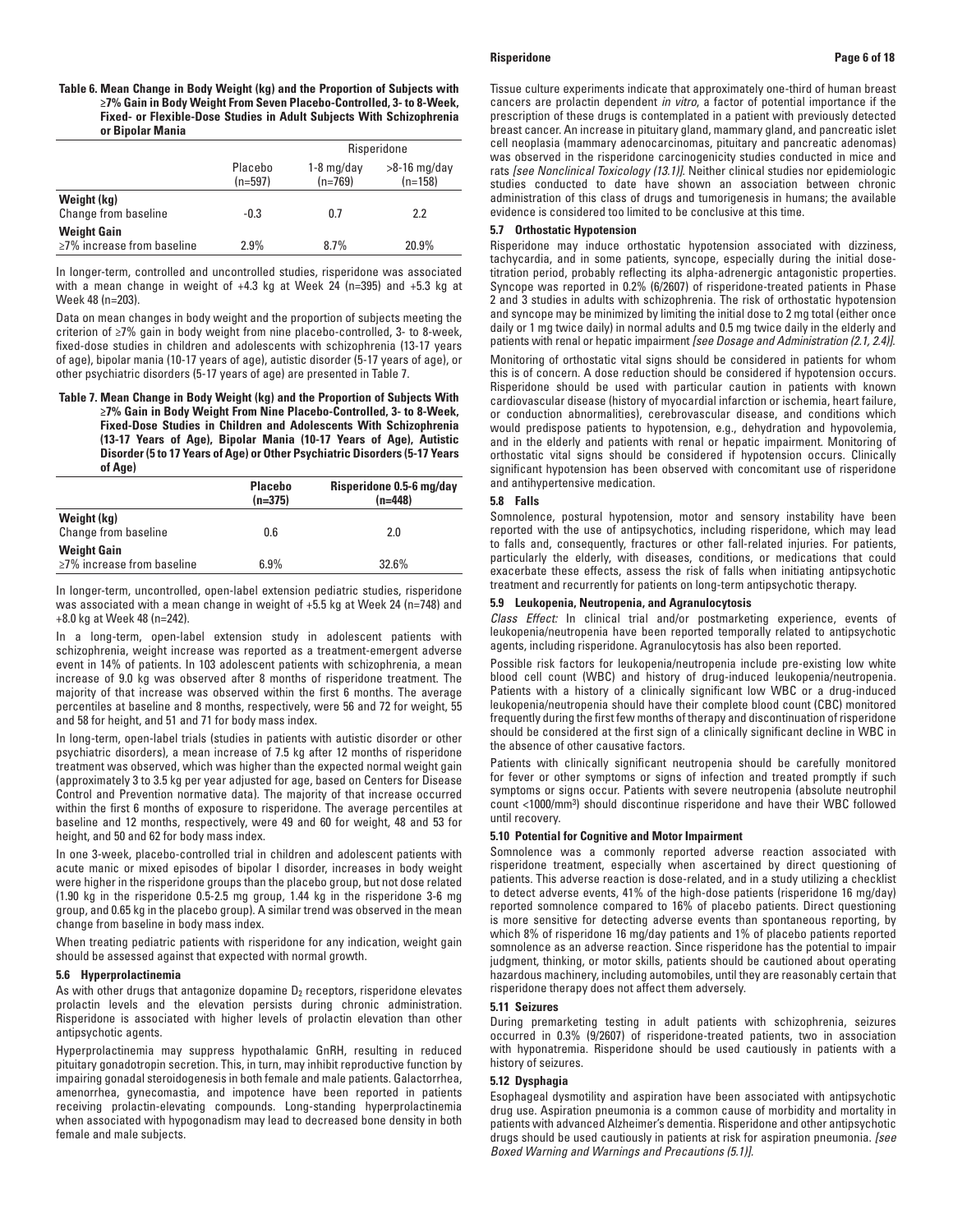### **5.13 Priapism**

Priapism has been reported during postmarketing surveillance. Severe priapism may require surgical intervention.

# **5.14 Body Temperature Regulation**

Disruption of body temperature regulation has been attributed to antipsychotic agents. Both hyperthermia and hypothermia have been reported in association with oral risperidone use. Caution is advised when prescribing for patients who will be exposed to temperature extremes.

## **5.15 Patients with Phenylketonuria**

Inform patients that Risperidone Orally Disintegrating Tablets contain phenylalanine. Phenylalanine is a component of aspartame. Each 4 mg Risperidone Orally Disintegrating Tablet contains 0.84 mg phenylalanine; each 3 mg Risperidone Orally Disintegrating Tablet contains 0.63 mg phenylalanine; each 2 mg Risperidone Orally Disintegrating Tablet contains 0.42 mg phenylalanine; each 1 mg Risperidone Orally Disintegrating Tablet contains 0.28 mg phenylalanine; and each 0.5 mg Risperidone Orally Disintegrating Tablet contains 0.14 mg phenylalanine.

# **6 ADVERSE REACTIONS**

- The following are discussed in more detail in other sections of the labeling:
- Increased mortality in elderly patients with dementia-related psychosis *[see Boxed Warning and Warnings and Precautions (5.1)]*
- Cerebrovascular adverse events, including stroke, in elderly patients with dementia-related psychosis *[see Warnings and Precautions (5.2)]*
- Neuroleptic malignant syndrome *[see Warnings and Precautions (5.3)]*
- Tardive dyskinesia *[see Warnings and Precautions (5.4)]*
- Metabolic Changes (Hyperglycemia and diabetes mellitus, Dyslipidemia, and Weight Gain) *[see Warnings and Precautions (5.5)]*
- Hyperprolactinemia *[see Warnings and Precautions (5.6)]*
- Orthostatic hypotension *[see Warnings and Precautions (5.7)]*
- Falls *[see Warnings and Precautions (5.8)]*
- Leukopenia, neutropenia, and agranulocytosis *[seeWarnings and Precautions (5.9)]*
- Potential for cognitive and motor impairment *[see Warnings and Precautions (5.10)]*
- Seizures *[see Warnings and Precautions (5.11)]*
- Dysphagia *[see Warnings and Precautions (5.12)]*
- Priapism *[see Warnings and Precautions (5.13)]*
- Disruption of body temperature regulation *[see Warnings and Precautions (5.14)]*
- Patients with Phenylketonuria *[see Warnings and Precautions (5.15)]*.

The most common adverse reactions in clinical trials (>5% and twice placebo) were parkinsonism, akathisia, dystonia, tremor, sedation, dizziness, anxiety, blurred vision, nausea, vomiting, upper abdominal pain, stomach discomfort, dyspepsia, diarrhea, salivary hypersecretion, constipation, dry mouth, increased appetite, increased weight, fatigue, rash, nasal congestion, upper respiratory tract infection, nasopharyngitis, and pharyngolaryngeal pain.

The most common adverse reactions that were associated with discontinuation from clinical trials (causing discontinuation in >1% of adults and/or >2% of pediatrics) were nausea, somnolence, sedation, vomiting, dizziness, and akathisia *[see Adverse Reactions, Discontinuations Due to Adverse Reactions (6.1)]*.

The data described in this section are derived from a clinical trial database consisting of 9803 adult and pediatric patients exposed to one or more doses of risperidone for the treatment of schizophrenia, bipolar mania, autistic disorder, and other psychiatric disorders in pediatrics and elderly patients with dementia. Of these 9803 patients, 2687 were patients who received risperidone while participating in double-blind, placebo-controlled trials. The conditions and duration of treatment with risperidone varied greatly and included (in overlapping categories) double-blind, fixed- and flexible-dose, placebo- or active-controlled studies and open-label phases of studies, inpatients and outpatients, and shortterm (up to 12 weeks) and longer-term (up to 3 years) exposures. Safety was assessed by collecting adverse events and performing physical examinations, vital signs, body weights, laboratory analyses, and ECGs.

### **6.1 Clinical Trials Experience**

Because clinical trials are conducted under widely varying conditions, adverse reaction rates observed in the clinical trials of a drug cannot be directly compared to rates in the clinical trials of another drug and may not reflect the rates observed in clinical practice.

Commonly-Observed Adverse Reactions in Double-Blind, Placebo-Controlled Clinical Trials – Schizophrenia

# *Adult Patients with Schizophrenia*

Table 8 lists the adverse reactions reported in 2% or more of risperidone-treated adult patients with schizophrenia in three 4- to 8-week, double-blind, placebocontrolled trials.

**Table 8. Adverse Reactions in** ≥**2% of Risperidone-Treated Adult Patients (and greater than placebo) with Schizophrenia in Double-Blind, Placebo-Controlled Trials**

|                                                      |                             | <b>Percentage of Patients Reporting Reaction</b> |                             |  |
|------------------------------------------------------|-----------------------------|--------------------------------------------------|-----------------------------|--|
|                                                      | <b>Risperidone</b>          |                                                  |                             |  |
| <b>System/Organ Class</b><br><b>Adverse Reaction</b> | 2-8 mg per day<br>$(N=366)$ | >8-16 mg per day<br>$(N=198)$                    | <b>Placebo</b><br>$(N=225)$ |  |
| <b>Cardiac Disorders</b>                             |                             |                                                  |                             |  |
| Tachycardia                                          | 1                           | 3                                                | 0                           |  |
| <b>Eye Disorders</b>                                 |                             |                                                  |                             |  |
| Vision blurred                                       | 3                           | 1                                                | 1                           |  |
| <b>Gastrointestinal Disorders</b>                    |                             |                                                  |                             |  |
| Nausea                                               | 9                           | 4                                                | 4                           |  |
| Constipation                                         | 8                           | 9                                                | 6                           |  |
| Dyspepsia                                            | 8                           | 6                                                | 5                           |  |
| Dry mouth                                            | 4                           | 0                                                | 1                           |  |
| Abdominal discomfort                                 | 3                           | 1                                                | 1                           |  |
| Salivary hypersecretion                              | 2                           | 1                                                | $\leq$ 1                    |  |
| Diarrhea                                             | $\overline{2}$              | 1                                                | 1                           |  |
| <b>General Disorders</b>                             |                             |                                                  |                             |  |
| Fatigue                                              | 3                           | 1                                                | 0                           |  |
| Chest pain                                           | $\overline{2}$              | 2                                                | $\mathbf{1}$                |  |
| Asthenia                                             | $\overline{2}$              | 1                                                | $\leq$ 1                    |  |
| <b>Infections and Infestations</b>                   |                             |                                                  |                             |  |
| Nasopharyngitis                                      | 3                           | 4                                                | 3                           |  |
| Upper respiratory tract                              | $\overline{2}$              | 3                                                | 1                           |  |
| infection                                            |                             |                                                  |                             |  |
| <b>Sinusitis</b>                                     | 1                           | 2                                                | 1                           |  |
| Urinary tract infection                              | 1                           | 3                                                | 0                           |  |
| <b>Investigations</b>                                |                             |                                                  |                             |  |
| <b>Blood creatine</b>                                | $\mathbf{1}$                | 2                                                | <1                          |  |
| phosphokinase increased                              |                             |                                                  |                             |  |
| Heart rate increased                                 | $<$ 1                       | 2                                                | 0                           |  |
| <b>Musculoskeletal and</b>                           |                             |                                                  |                             |  |
| <b>Connective Tissue Disorders</b>                   |                             |                                                  |                             |  |
| Back pain                                            | 4                           | 1                                                | 1                           |  |
| Arthralgia                                           | 2                           | 3                                                | $\leq$ 1                    |  |
| Pain in extremity                                    | $\overline{2}$              | 1                                                | 1                           |  |
| <b>Nervous System Disorders</b>                      |                             |                                                  |                             |  |
| Parkinsonism*                                        | 14                          | 17                                               | 8                           |  |
| Akathisia*                                           | 10                          | 10                                               | 3                           |  |
| Sedation                                             | 10                          | 5                                                | 2                           |  |
| <b>Dizziness</b>                                     | 7                           | 4                                                | $\overline{2}$              |  |
| Dystonia*                                            | 3                           | 4                                                | $\overline{2}$              |  |
| Tremor*                                              | $\overline{2}$              | 3                                                | 1                           |  |
| Dizziness postural                                   | 2                           | 0                                                | 0                           |  |
| <b>Psychiatric Disorders</b>                         |                             |                                                  |                             |  |
| Insomnia                                             | 32                          | 25                                               | 27                          |  |
| Anxiety                                              | 16                          | 11                                               | 11                          |  |
| <b>Respiratory, Thoracic and</b>                     |                             |                                                  |                             |  |
| <b>Mediastinal Disorders</b>                         |                             |                                                  |                             |  |
| Nasal congestion                                     | 4                           | 6                                                | 2                           |  |
| Dyspnea                                              | $\mathbf{1}$                | 2                                                | 0                           |  |
| Epistaxis                                            | $\leq$ 1                    | 2                                                | 0                           |  |
| <b>Skin and Subcutaneous</b>                         |                             |                                                  |                             |  |
| <b>Tissue Disorders</b>                              |                             |                                                  |                             |  |
| Rash                                                 | 1                           | 4                                                | 1                           |  |
| Dry skin                                             | $\mathbf{1}$                | 3                                                | 0                           |  |
| <b>Vascular Disorders</b>                            |                             |                                                  |                             |  |
| Orthostatic hypotension                              | 2                           | 1                                                | 0                           |  |

\* Parkinsonism includes extrapyramidal disorder, musculoskeletal stiffness, parkinsonism, cogwheel rigidity, akinesia, bradykinesia, hypokinesia, masked facies, muscle rigidity, and Parkinson's disease. Akathisia includes akathisia and restlessness. Dystonia includes dystonia, muscle spasms, muscle contractions involuntary, muscle contracture, oculogyration, tongue paralysis. Tremor includes tremor and parkinsonian rest tremor.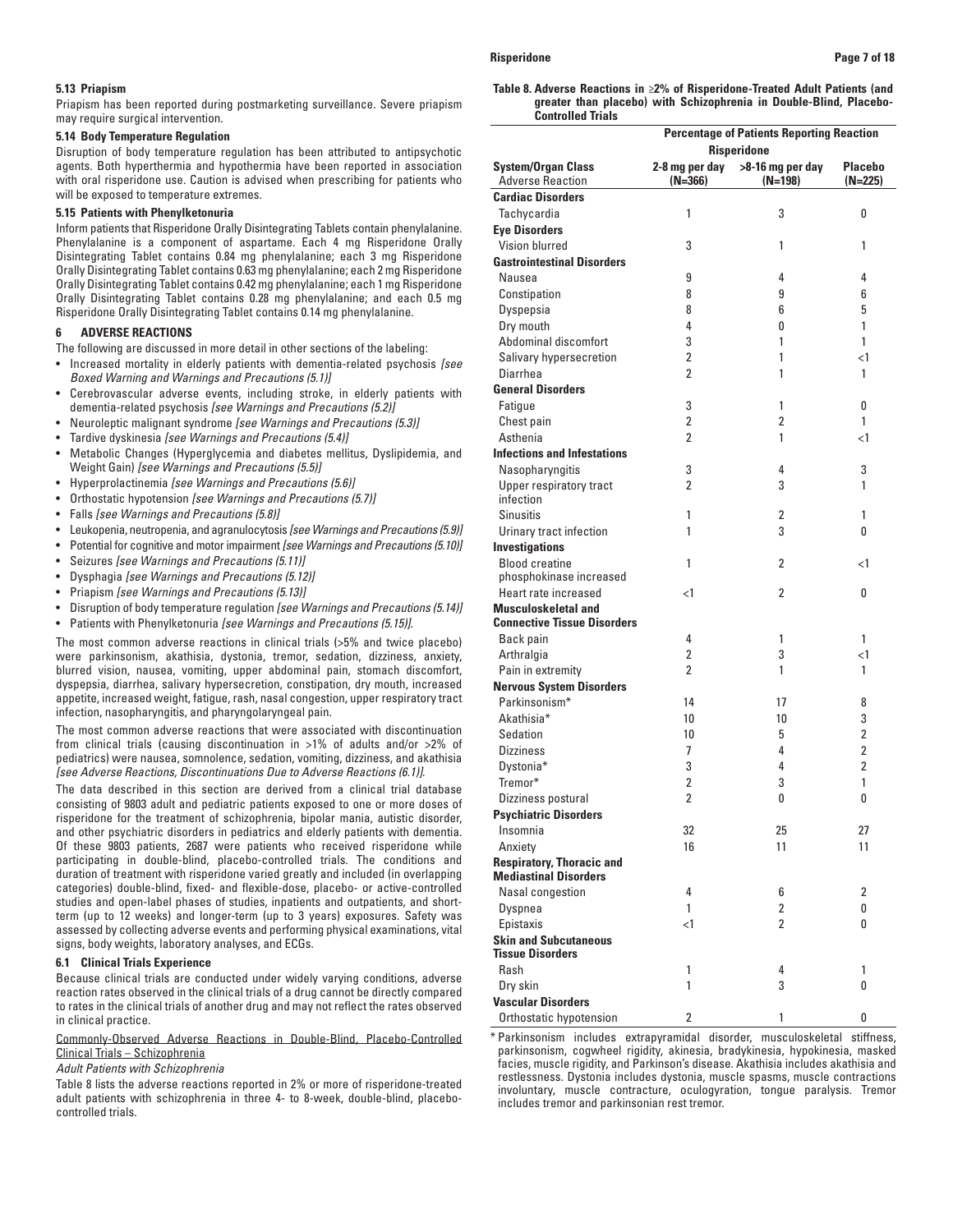# **Risperidone Page 8 of 18**

### *Pediatric Patients with Schizophrenia*

Table 9 lists the adverse reactions reported in 5% or more of risperidonetreated pediatric patients with schizophrenia in a 6-week double-blind, placebocontrolled trial.

### **Table 9. Adverse Reactions in ≥5% of Risperidone-Treated Pediatric Patients (and greater than placebo) with Schizophrenia in a Double-Blind Trial**

|                                                      | <b>Percentage of Patients Reporting Reaction</b><br><b>Risperidone</b> |                            |                            |  |
|------------------------------------------------------|------------------------------------------------------------------------|----------------------------|----------------------------|--|
| <b>System/Organ Class</b><br><b>Adverse Reaction</b> | 1-3 mg per day<br>$(N=55)$                                             | 4-6 mg per day<br>$(N=51)$ | <b>Placebo</b><br>$(N=54)$ |  |
| <b>Gastrointestinal Disorders</b>                    |                                                                        |                            |                            |  |
| Salivary hypersecretion                              | N                                                                      | 10                         | 2                          |  |
| <b>Nervous System Disorders</b>                      |                                                                        |                            |                            |  |
| Sedation                                             | 24                                                                     | 12                         | 4                          |  |
| Parkinsonism*                                        | 16                                                                     | 28                         | 11                         |  |
| Tremor                                               | 11                                                                     | 10                         | 6                          |  |
| Akathisia <sup>*</sup>                               | 9                                                                      | 10                         | 4                          |  |
| <b>Dizziness</b>                                     |                                                                        | 14                         | 2                          |  |
| Dystonia*                                            | 2                                                                      | 6                          | 0                          |  |
| <b>Psychiatric Disorders</b>                         |                                                                        |                            |                            |  |
| Anxiety                                              |                                                                        | 6                          | O                          |  |

\* Parkinsonism includes extrapyramidal disorder, muscle rigidity, musculoskeletal stiffness, and hypokinesia. Akathisia includes akathisia and restlessness. Dystonia includes dystonia and oculogyration.

# Commonly-Observed Adverse Reactions in Double-Blind, Placebo-Controlled Clinical Trials – Bipolar Mania

*Adult Patients with Bipolar Mania*

Table 10 lists the adverse reactions reported in 2% or more of risperidone-treated adult patients with bipolar mania in four 3-week, double-blind, placebo-controlled monotherapy trials.

## **Table 10. Adverse Reactions in ≥2% of Risperidone-Treated Adult Patients (and greater than placebo) with Bipolar Mania in Double-Blind, Placebo-Controlled Monotherapy Trials**

|                                                      | <b>Percentage of Patients Reporting Reaction</b>  |                             |  |  |
|------------------------------------------------------|---------------------------------------------------|-----------------------------|--|--|
| <b>System/Organ Class</b><br><b>Adverse Reaction</b> | <b>Risperidone</b><br>1-6 mg per day<br>$(N=448)$ | <b>Placebo</b><br>$(N=424)$ |  |  |
| <b>Eye Disorders</b>                                 |                                                   |                             |  |  |
| Vision blurred                                       | $\overline{2}$                                    | 1                           |  |  |
| <b>Gastrointestinal Disorders</b>                    |                                                   |                             |  |  |
| Nausea                                               | 5                                                 | 2                           |  |  |
| Diarrhea                                             | 3                                                 | $\overline{2}$              |  |  |
| Salivary hypersecretion                              | 3                                                 | 1                           |  |  |
| Stomach discomfort                                   | $\overline{2}$                                    | $\leq$ 1                    |  |  |
| <b>General Disorders</b>                             |                                                   |                             |  |  |
| Fatigue                                              | $\overline{2}$                                    | 1                           |  |  |
| <b>Nervous System Disorders</b>                      |                                                   |                             |  |  |
| Parkinsonism*                                        | 25                                                | 9                           |  |  |
| Sedation                                             | 11                                                | 4                           |  |  |
| Akathisia*                                           | 9                                                 | 3                           |  |  |
| Tremor*                                              | 6                                                 | 3                           |  |  |
| <b>Dizziness</b>                                     | 6                                                 | 5                           |  |  |
| Dystonia*                                            | 5                                                 | 1                           |  |  |
| Lethargy                                             | 2                                                 | 1                           |  |  |

\* Parkinsonism includes extrapyramidal disorder, parkinsonism, musculoskeletal stiffness, hypokinesia, muscle rigidity, muscle tightness, bradykinesia, cogwheel rigidity. Akathisia includes akathisia and restlessness. Tremor includes tremor and parkinsonian rest tremor. Dystonia includes dystonia, muscle spasms, oculogyration, torticollis.

Table 11 lists the adverse reactions reported in 2% or more of risperidone-treated adult patients with bipolar mania in two 3-week, double-blind, placebo-controlled adjuvant therapy trials.

| Table 11. Adverse Reactions in ≥2% of Risperidone-Treated Adult Patients (and |
|-------------------------------------------------------------------------------|
| greater than placebo) with Bipolar Mania in Double-Blind, Placebo-            |
| <b>Controlled Adjunctive Therapy Trials</b>                                   |

|                                                                  | <b>Percentage of Patients Reporting Reaction</b>            |                                                  |  |
|------------------------------------------------------------------|-------------------------------------------------------------|--------------------------------------------------|--|
| <b>System/Organ Class</b><br><b>Adverse Reaction</b>             | <b>Risperidone +</b><br><b>Mood Stabilizer</b><br>$(N=127)$ | Placebo +<br><b>Mood Stabilizer</b><br>$(N=126)$ |  |
| <b>Cardiac Disorders</b>                                         |                                                             |                                                  |  |
| Palpitations                                                     | $\overline{2}$                                              | 0                                                |  |
| <b>Gastrointestinal Disorders</b>                                |                                                             |                                                  |  |
| Dyspepsia                                                        | 9                                                           | 8                                                |  |
| Nausea                                                           | 6                                                           | 4                                                |  |
| Diarrhea                                                         | 6                                                           | 4                                                |  |
| Salivary hypersecretion                                          | 2                                                           | 0                                                |  |
| <b>General Disorders</b>                                         |                                                             |                                                  |  |
| Chest pain                                                       | $\overline{2}$                                              | 1                                                |  |
| <b>Infections and Infestations</b>                               |                                                             |                                                  |  |
| Urinary tract infection                                          | $\overline{2}$                                              | 1                                                |  |
| <b>Nervous System Disorders</b>                                  |                                                             |                                                  |  |
| Parkinsonism*                                                    | 14                                                          | 4                                                |  |
| Sedation                                                         | 9                                                           | 4                                                |  |
| Akathisia <sup>*</sup>                                           | 8                                                           | 0                                                |  |
| <b>Dizziness</b>                                                 | 7                                                           | 2                                                |  |
| Tremor                                                           | 6                                                           | $\overline{2}$                                   |  |
| Lethargy                                                         | $\overline{2}$                                              | 1                                                |  |
| <b>Psychiatric Disorders</b>                                     |                                                             |                                                  |  |
| Anxiety                                                          | 3                                                           | 2                                                |  |
| <b>Respiratory, Thoracic and</b><br><b>Mediastinal Disorders</b> |                                                             |                                                  |  |
| Pharyngolaryngeal pain                                           | 5                                                           | $\overline{2}$                                   |  |
| Cough                                                            | $\overline{2}$                                              | 0                                                |  |

\* Parkinsonism includes extrapyramidal disorder, hypokinesia and bradykinesia. Akathisia includes hyperkinesia and akathisia.

# *Pediatric Patients with Bipolar Mania*

Table 12 lists the adverse reactions reported in 5% or more of risperidone-treated pediatric patients with bipolar mania in a 3-week double-blind, placebo-controlled trial.

### **Table 12. Adverse Reactions in ≥5% of Risperidone-Treated Pediatric Patients (and greater than placebo) with Bipolar Mania in Double-Blind, Placebo-Controlled Trials**

|                                                                  | <b>Percentage of Patients Reporting Reaction</b> |                |                            |  |
|------------------------------------------------------------------|--------------------------------------------------|----------------|----------------------------|--|
|                                                                  | <b>Risperidone</b>                               |                |                            |  |
| <b>System/Organ Class</b><br><b>Adverse Reaction</b>             | 0.5-2.5 mg per day 3-6 mg per day<br>$(N=50)$    | $(N=61)$       | <b>Placebo</b><br>$(N=58)$ |  |
| <b>Eye Disorders</b>                                             |                                                  |                |                            |  |
| Vision blurred                                                   | 4                                                | 7              | 0                          |  |
| <b>Gastrointestinal Disorders</b>                                |                                                  |                |                            |  |
| Abdominal pain upper                                             | 16                                               | 13             | 5                          |  |
| Nausea                                                           | 16                                               | 13             | 7                          |  |
| Vomiting                                                         | 10                                               | 10             | 5                          |  |
| Diarrhea                                                         | 8                                                | 7              | $\overline{2}$             |  |
| Dyspepsia                                                        | 10                                               | 3              | $\overline{2}$             |  |
| Stomach discomfort                                               | 6                                                | 0              | $\mathfrak{p}$             |  |
| <b>General Disorders</b>                                         |                                                  |                |                            |  |
| Fatique                                                          | 18                                               | 30             | 3                          |  |
| <b>Metabolism and Nutrition</b>                                  |                                                  |                |                            |  |
| <b>Disorders</b>                                                 |                                                  |                |                            |  |
| Increased appetite                                               | 4                                                | $\overline{7}$ | 2                          |  |
| <b>Nervous System Disorders</b>                                  |                                                  |                |                            |  |
| Sedation                                                         | 42                                               | 56             | 19                         |  |
| <b>Dizziness</b>                                                 | 16                                               | 13             | 5                          |  |
| Parkinsonism*                                                    | 6                                                | 12             | 3                          |  |
| Dystonia*                                                        | 6                                                | 5              | 0                          |  |
| Akathisia*                                                       | 0                                                | 8              | $\overline{2}$             |  |
| <b>Psychiatric Disorders</b>                                     |                                                  |                |                            |  |
| Anxiety                                                          | 0                                                | 8              | 3                          |  |
| <b>Respiratory, Thoracic and</b><br><b>Mediastinal Disorders</b> |                                                  |                |                            |  |
| Pharyngolaryngeal pain                                           | 10                                               | 3              | 5                          |  |
| <b>Skin and Subcutaneous Tissue</b><br><b>Disorders</b>          |                                                  |                |                            |  |
| Rash<br>$+ - -$                                                  | 0<br>.                                           | 7<br>$\cdots$  | 2                          |  |

Parkinsonism includes musculoskeletal stiffness, extrapyramidal disorder, bradykinesia, and nuchal rigidity. Dystonia includes dystonia, laryngospasm, and muscle spasms. Akathisia includes restlessness and akathisia.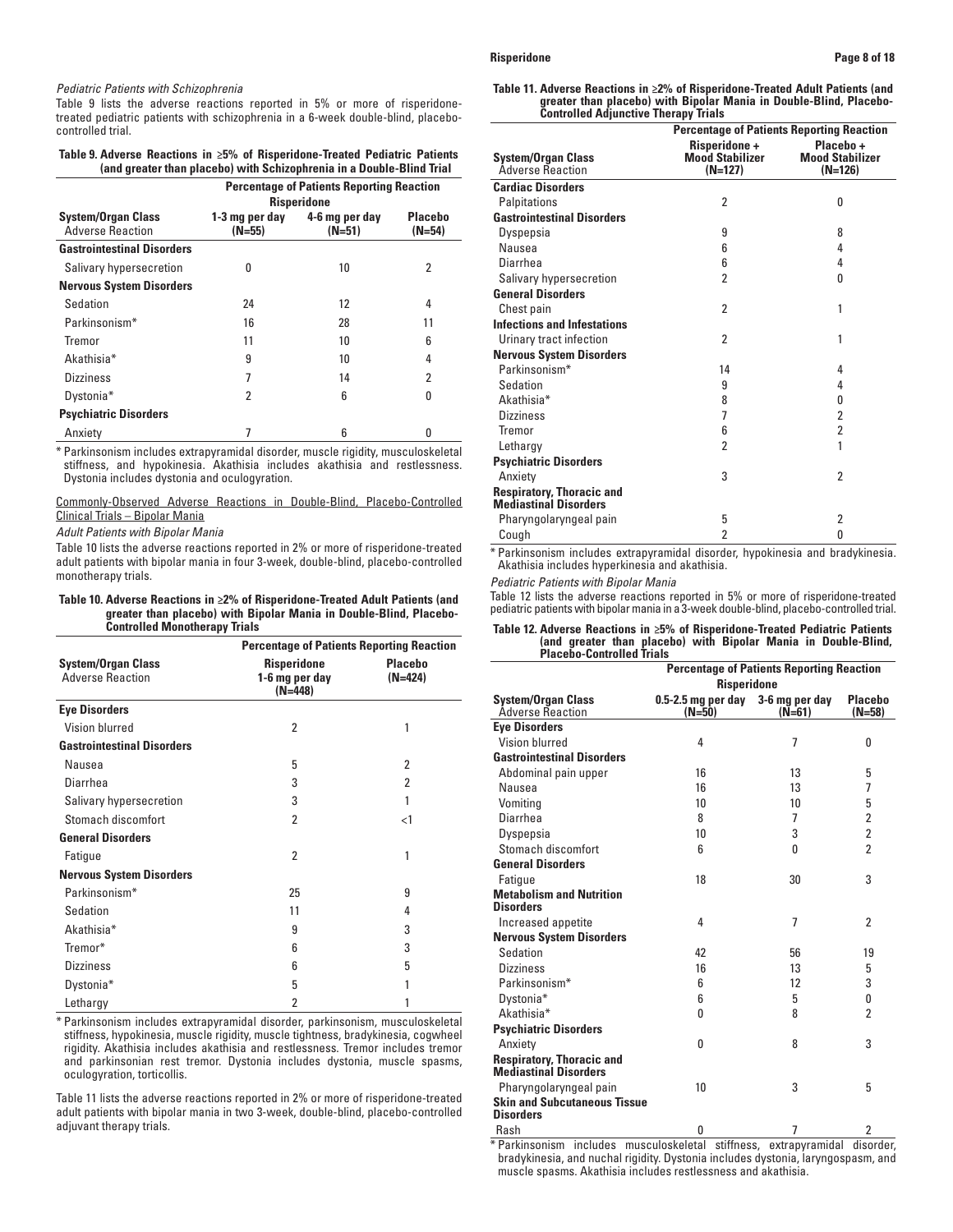Table 13 lists the adverse reactions reported in 5% or more of risperidone-treated pediatric patients treated for irritability associated with autistic disorder in two 8-week, double-blind, placebo-controlled trials and one 6-week double-blind, placebo-controlled study.

# **Table 13. Adverse Reactions in ≥5% of Risperidone-Treated Pediatric Patients (and greater than placebo) Treated for Irritability Associated with Autistic Disorder in Double-Blind, Placebo-Controlled Trials**

|                                                                       | <b>Percentage of Patients Reporting Reaction</b> |                 |  |
|-----------------------------------------------------------------------|--------------------------------------------------|-----------------|--|
| <b>System/Organ Class</b><br><b>Adverse Reaction</b>                  | <b>Risperidone</b><br>$0.5-4.0$ mg/day           | Placebo         |  |
|                                                                       | $(N=107)$                                        | $(N=115)$       |  |
| <b>Gastrointestinal Disorders</b>                                     |                                                  |                 |  |
| Vomiting                                                              | 20                                               | 17              |  |
| Constipation                                                          | 17                                               | 6               |  |
| Dry mouth                                                             | 10                                               | 4               |  |
| Nausea                                                                | 8                                                | 5               |  |
| Salivary hypersecretion                                               | 7                                                | 1               |  |
| <b>General Disorders and</b><br><b>Administration Site Conditions</b> |                                                  |                 |  |
| Fatigue                                                               | 31                                               | 9               |  |
| Pyrexia                                                               | 16                                               | 13              |  |
| Thirst                                                                | 7                                                | 4               |  |
| <b>Infections and Infestations</b>                                    |                                                  |                 |  |
| Nasopharyngitis                                                       | 19                                               | 9               |  |
| <b>Rhinitis</b>                                                       | 9                                                | 7               |  |
| Upper respiratory tract infection                                     | 8                                                | 3               |  |
| <b>Investigations</b>                                                 |                                                  |                 |  |
| Weight increased                                                      | 8                                                | $\overline{2}$  |  |
| <b>Metabolism and Nutrition</b>                                       |                                                  |                 |  |
| <b>Disorders</b>                                                      |                                                  |                 |  |
| Increased appetite                                                    | 44                                               | 15              |  |
| <b>Nervous System Disorders</b>                                       |                                                  |                 |  |
| Sedation                                                              | 63                                               | 15              |  |
| <b>Drooling</b>                                                       | 12                                               | 4               |  |
| Headache                                                              | 12                                               | 10              |  |
| <b>Tremor</b>                                                         | 8                                                | 1               |  |
| <b>Dizziness</b>                                                      | 8                                                | $\overline{2}$  |  |
| Parkinsonism*                                                         | 8                                                | 1               |  |
| <b>Renal and Urinary Disorders</b>                                    |                                                  |                 |  |
| Enuresis                                                              | 16                                               | 10 <sup>1</sup> |  |
| <b>Respiratory, Thoracic and</b><br><b>Mediastinal Disorders</b>      |                                                  |                 |  |
| Cough                                                                 | 17                                               | 12              |  |
| Rhinorrhea                                                            | 12                                               | 10 <sup>1</sup> |  |
| Nasal congestion                                                      | 10 <sup>1</sup>                                  | 4               |  |
| <b>Skin and Subcutaneous Tissue</b><br><b>Disorders</b>               |                                                  |                 |  |
| Rash                                                                  | 8                                                | 5               |  |

\* Parkinsonism includes musculoskeletal stiffness, extrapyramidal disorder, muscle rigidity, cogwheel rigidity, and muscle tightness.

Other Adverse Reactions Observed During the Clinical Trial Evaluation of Risperidone The following additional adverse reactions occurred across all placebo-controlled, active-controlled, and open-label studies of risperidone in adults and pediatric patients.

Blood and Lymphatic System Disorders: anemia, granulocytopenia, neutropenia Cardiac Disorders: sinus bradycardia, sinus tachycardia, atrioventricular block first degree, bundle branch block left, bundle branch block right, atrioventricular block

Ear and Labyrinth Disorders: ear pain, tinnitus

Endocrine Disorders: hyperprolactinemia

Eye Disorders: ocular hyperemia, eye discharge, conjunctivitis, eye rolling, eyelid edema, eye swelling, eyelid margin crusting, dry eye, lacrimation increased, photophobia, glaucoma, visual acuity reduced

Gastrointestinal Disorders: dysphagia, fecaloma, fecal incontinence, gastritis, lip swelling, cheilitis, aptyalism

General Disorders: edema peripheral, thirst, gait disturbance, influenza-like illness, pitting edema, edema, chills, sluggishness, malaise, chest discomfort, face edema, discomfort, generalized edema, drug withdrawal syndrome, peripheral coldness, feeling abnormal

Immune System Disorders: drug hypersensitivity

Infections and Infestations: pneumonia, influenza, ear infection, viral infection, pharyngitis, tonsillitis, bronchitis, eye infection, localized infection, cystitis, cellulitis, otitis media, onychomycosis, acarodermatitis, bronchopneumonia, respiratory tract infection, tracheobronchitis, otitis media chronic

Investigations: body temperature increased, blood prolactin increased, alanine aminotransferase increased, electrocardiogram abnormal, eosinophil count increased, white blood cell count decreased, blood glucose increased, hemoglobin decreased, hematocrit decreased, body temperature decreased, blood pressure decreased, transaminases increased

Metabolism and Nutrition Disorders: decreased appetite, polydipsia, anorexia

Musculoskeletal and Connective Tissue Disorders: joint stiffness, joint swelling, musculoskeletal chest pain, posture abnormal, myalgia, neck pain, muscular weakness, rhabdomyolysis

Nervous System Disorders: balance disorder, disturbance in attention, dysarthria, unresponsive to stimuli, depressed level of consciousness, movement disorder, transient ischemic attack, coordination abnormal, cerebrovascular accident, speech disorder, syncope, loss of consciousness, hypoesthesia, tardive dyskinesia, dyskinesia, cerebral ischemia, cerebrovascular disorder, neuroleptic malignant syndrome, diabetic coma, head titubation

Psychiatric Disorders: agitation, blunted affect, confusional state, middle insomnia, nervousness, sleep disorder, listlessness, libido decreased, and anorgasmia

Renal and Urinary Disorders: enuresis, dysuria, pollakiuria, urinary incontinence

Reproductive System and Breast Disorders: menstruation irregular, amenorrhea, gynecomastia, galactorrhea, vaginal discharge, menstrual disorder, erectile dysfunction, retrograde ejaculation, ejaculation disorder, sexual dysfunction, breast enlargement

Respiratory, Thoracic, and Mediastinal Disorders: wheezing, pneumonia aspiration, sinus congestion, dysphonia, productive cough, pulmonary congestion, respiratory tract congestion, rales, respiratory disorder, hyperventilation, nasal edema

Skin and Subcutaneous Tissue Disorders: erythema, skin discoloration, skin lesion, pruritus, skin disorder, rash erythematous, rash papular, rash generalized, rash maculopapular, acne, hyperkeratosis, seborrheic dermatitis

Vascular Disorders: hypotension, flushing

Additional Adverse Reactions Reported with Risperidone Long-Acting Injection The following is a list of additional adverse reactions that have been reported during the premarketing evaluation of Risperidone Long-Acting Injection, regardless of frequency of occurrence:

Cardiac Disorders: bradycardia

Ear and Labyrinth Disorders: vertigo

Eye Disorders: blepharospasm

Gastrointestinal Disorders: toothache, tongue spasm

General Disorders and Administration Site Conditions: pain

Infections and Infestations: lower respiratory tract infection, infection, gastroenteritis, subcutaneous abscess

Injury and Poisoning: fall

Investigations: weight decreased, gamma-glutamyltransferase increased, hepatic enzyme increased

Musculoskeletal, Connective Tissue, and Bone Disorders: buttock pain

Nervous System Disorders: convulsion, paresthesia

Psychiatric Disorders: depression

Skin and Subcutaneous Tissue Disorders: eczema

Vascular Disorders: hypertension

Discontinuations Due to Adverse Reactions

*Schizophrenia - Adults*

Approximately 7% (39/564) of risperidone-treated patients in double-blind, placebocontrolled trials discontinued treatment due to an adverse reaction, compared with 4% (10/225) who were receiving placebo. The adverse reactions associated with discontinuation in 2 or more risperidone-treated patients were: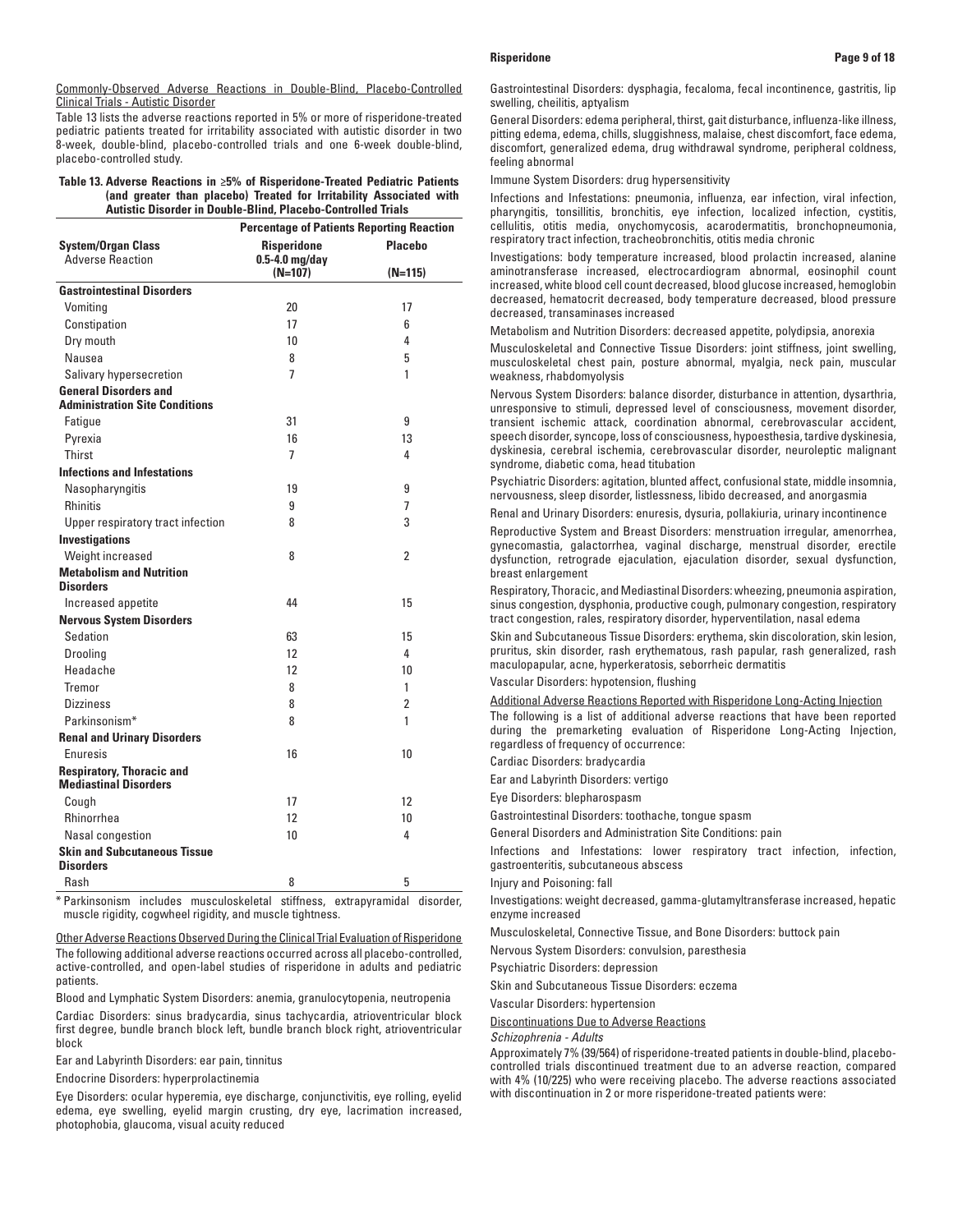|                         | <b>Risperidone</b>        |                             |                             |
|-------------------------|---------------------------|-----------------------------|-----------------------------|
| <b>Adverse Reaction</b> | $2-8$ mg/day<br>$(N=366)$ | $>8-16$ mg/day<br>$(N=198)$ | <b>Placebo</b><br>$(N=225)$ |
| <b>Dizziness</b>        | 1.4%                      | 1.0%                        | $0\%$                       |
| Nausea                  | 1.4%                      | $0\%$                       | $0\%$                       |
| Vomiting                | 0.8%                      | $0\%$                       | $0\%$                       |
| Parkinsonism            | 0.8%                      | $0\%$                       | $0\%$                       |
| Somnolence              | 0.8%                      | $0\%$                       | $0\%$                       |
| Dystonia                | 0.5%                      | $0\%$                       | $0\%$                       |
| Agitation               | 0.5%                      | $0\%$                       | $0\%$                       |
| Abdominal pain          | 0.5%                      | $0\%$                       | $0\%$                       |
| Orthostatic hypotension | 0.3%                      | 0.5%                        | $0\%$                       |
| Akathisia               | 0.3%                      | 2.0%                        | $0\%$                       |

Discontinuation for extrapyramidal symptoms (including Parkinsonism, akathisia, dystonia, and tardive dyskinesia) was 1% in placebo-treated patients, and 3.4% in active control-treated patients in a double-blind, placebo- and activecontrolled trial.

## *Schizophrenia - Pediatrics*

Approximately 7% (7/106), of risperidone-treated patients discontinued treatment due to an adverse reaction in a double-blind, placebo-controlled trial, compared with 4% (2/54) placebo-treated patients. The adverse reactions associated with discontinuation for at least one risperidone-treated patient were dizziness (2%), somnolence (1%), sedation (1%), lethargy (1%), anxiety (1%), balance disorder (1%), hypotension (1%), and palpitation (1%).

### *Bipolar Mania - Adults*

In double-blind, placebo-controlled trials with risperidone as monotherapy, approximately 6% (25/448) of risperidone-treated patients discontinued treatment due to an adverse event, compared with approximately 5% (19/424) of placebotreated patients. The adverse reactions associated with discontinuation in risperidone-treated patients were:

# **Table 15. Adverse Reactions Associated With Discontinuation in 2 or More Risperidone-Treated Adult Patients in Bipolar Mania Clinical Trials**

| <b>Adverse Reaction</b>              | <b>Risperidone</b><br>$1-6$ mg/day<br>$(N=448)$ | <b>Placebo</b><br>(N=424) |
|--------------------------------------|-------------------------------------------------|---------------------------|
| Parkinsonism                         | 0.4%                                            | $0\%$                     |
| Lethargy                             | 0.2%                                            | $0\%$                     |
| <b>Dizziness</b>                     | 0.2%                                            | 0%                        |
| Alanine aminotransferase increased   | 0.2%                                            | 0.2%                      |
| Aspartate aminotransferase increased | 0.2%                                            | 0.2%                      |

### *Bipolar Mania - Pediatrics*

In a double-blind, placebo-controlled trial 12% (13/111) of risperidone-treated patients discontinued due to an adverse reaction, compared with 7% (4/58) of placebo-treated patients. The adverse reactions associated with discontinuation in more than one risperidone-treated pediatric patient were nausea (3%), somnolence (2%), sedation (2%), and vomiting (2%).

## *Autistic Disorder - Pediatrics*

In the two 8-week, placebo-controlled trials in pediatric patients treated for irritability associated with autistic disorder (n=156), one risperidone-treated patient discontinued due to an adverse reaction (Parkinsonism), and one placebotreated patient discontinued due to an adverse event.

### Dose Dependency of Adverse Reactions in Clinical Trials

### *Extrapyramidal Symptoms*

Data from two fixed-dose trials in adults with schizophrenia provided evidence of dose-relatedness for extrapyramidal symptoms associated with risperidone treatment.

Two methods were used to measure extrapyramidal symptoms (EPS) in an 8-week trial comparing 4 fixed doses of risperidone (2, 6, 10, and 16 mg/day), including (1) a Parkinsonism score (mean change from baseline) from the Extrapyramidal Symptom Rating Scale, and (2) incidence of spontaneous complaints of EPS:

## **Table 16.**

| <b>Dose Groups</b>   |     | Placebo Risperidone Risperidone Risperidone Risperidone<br>2 ma | 6 ma | 10 ma | 16 ma |
|----------------------|-----|-----------------------------------------------------------------|------|-------|-------|
| Parkinsonism         |     | 0.9                                                             | 1.8  | 2.4   | 2.6   |
| <b>EPS</b> Incidence | 13% | 17%                                                             | 21%  | 21%   | 35%   |

Similar methods were used to measure extrapyramidal symptoms (EPS) in an 8-week trial comparing 5 fixed doses of risperidone (1, 4, 8, 12, and 16 mg/day):

### **Table 17.**

| <b>Dose Groups</b>   | 1 ma | 4 ma | Risperidone Risperidone Risperidone Risperidone Risperidone<br>8 ma | 12 <sub>mg</sub> | <b>16 mg</b> |
|----------------------|------|------|---------------------------------------------------------------------|------------------|--------------|
| Parkinsonism         | 0.6  | 1.7  | 2.4                                                                 | 2.9              | 4.1          |
| <b>EPS Incidence</b> | 7%   | 12%  | 17%                                                                 | 18%              | 20%          |

## *Dystonia*

*Class Effect:* Symptoms of dystonia, prolonged abnormal contractions of muscle groups, may occur in susceptible individuals during the first few days of treatment. Dystonic symptoms include: spasm of the neck muscles, sometimes progressing to tightness of the throat, swallowing difficulty, difficulty breathing, and/or protrusion of the tongue. While these symptoms can occur at low doses, they occur more frequently and with greater severity with high potency and at higher doses of first generation antipsychotic drugs. An elevated risk of acute dystonia is observed in males and younger age groups.

### *Other Adverse Reactions*

Adverse event data elicited by a checklist for side effects from a large study comparing 5 fixed doses of risperidone (1, 4, 8, 12, and 16 mg/day) were explored for dose-relatedness of adverse events. A Cochran-Armitage Test for trend in these data revealed a positive trend (p<0.05) for the following adverse reactions: somnolence, vision abnormal, dizziness, palpitations, weight increase, erectile dysfunction, ejaculation disorder, sexual function abnormal, fatigue, and skin discoloration.

# Changes in Body Weight

Weight gain was observed in short-term, controlled trials and longer-term uncontrolled studies in adult and pediatric patients *[see Warnings and Precautions (5.5), Adverse Reactions (6), and Use in Specific Populations (8.4)*].

### Changes in ECG Parameters

Between-group comparisons for pooled placebo-controlled trials in adults revealed no statistically significant differences between risperidone and placebo in mean changes from baseline in ECG parameters, including QT, QTc, and PR intervals, and heart rate. When all risperidone doses were pooled from randomized controlled trials in several indications, there was a mean increase in heart rate of 1 beat per minute compared to no change for placebo patients. In short-term schizophrenia trials, higher doses of risperidone (8-16 mg/day) were associated with a higher mean increase in heart rate compared to placebo (4-6 beats per minute). In pooled placebo-controlled acute mania trials in adults, there were small decreases in mean heart rate, similar among all treatment groups.

In the two placebo-controlled trials in children and adolescents with autistic disorder (aged 5 to 16 years) mean changes in heart rate were an increase of 8.4 beats per minute in the risperidone groups and 6.5 beats per minute in the placebo group. There were no other notable ECG changes.

In a placebo-controlled acute mania trial in children and adolescents (aged 10 to 17 years), there were no significant changes in ECG parameters, other than the effect of risperidone to transiently increase pulse rate (< 6 beats per minute). In two controlled schizophrenia trials in adolescents (aged 13 to 17 years), there were no clinically meaningful changes in ECG parameters including corrected QT intervals between treatment groups or within treatment groups over time.

### **6.2 Postmarketing Experience**

The following adverse reactions have been identified during postapproval use of risperidone. Because these reactions are reported voluntarily from a population of uncertain size, it is not always possible to reliably estimate their frequency or establish a causal relationship to drug exposure. These adverse reactions include: alopecia, anaphylactic reaction, angioedema, atrial fibrillation, cardiopulmonary arrest, catatonia, diabetic ketoacidosis in patients with impaired glucose metabolism, dysgeusia, hypoglycemia, hypothermia, ileus, inappropriate antidiuretic hormone secretion, intestinal obstruction, jaundice, mania, pancreatitis, pituitary adenoma, precocious puberty, pulmonary embolism, QT prolongation, sleep apnea syndrome, somnambulism, Stevens-Johnson syndrome and toxic epidermal necrolysis (SJS/TEN), sudden death, thrombocytopenia, thrombotic thrombocytopenic purpura, urinary retention, and water intoxication.

Postmarketing cases of extrapyramidal symptoms (dystonia and dyskinesia) have been reported in patients concomitantly taking methylphenidate and risperidone when there was an increase or decrease in dosage, initiation, or discontinuation of either or both medications.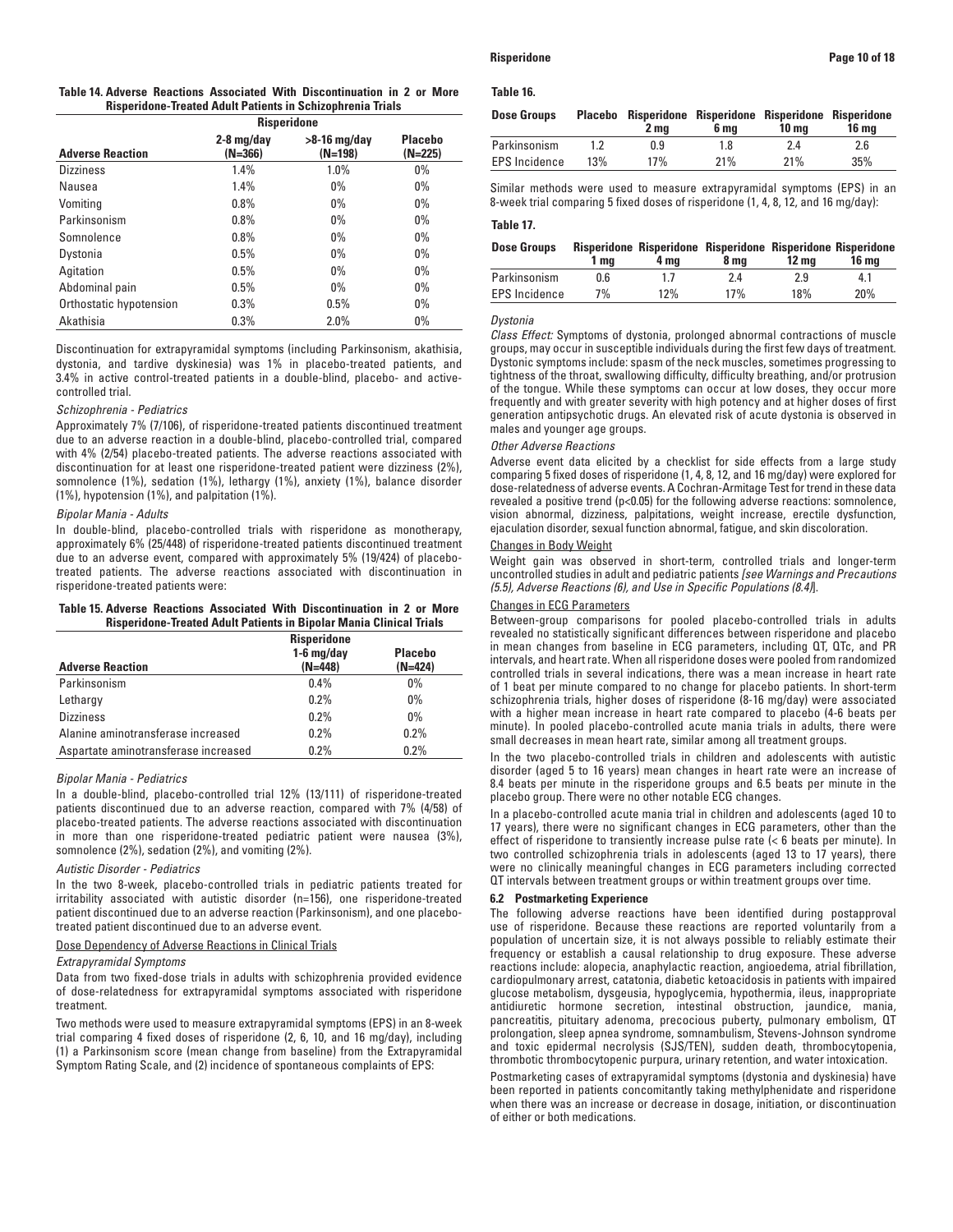# **7 DRUG INTERACTIONS**

# **7.1 Pharmacokinetic-related Interactions**

The dose of risperidone should be adjusted when used in combination with CYP 2D6 enzyme inhibitors (e.g., fluoxetine, and paroxetine) and enzyme inducers (e.g., carbamazepine) *[see Table 18 and Dosage and Administration (2.5)]*. Dose adjustment is not recommended for Risperidone when co-administered with ranitidine, cimetidine, amitriptyline, or erythromycin *[see Table 18]*.

### **Table 18. Summary of Effect of Coadministered Drugs on Exposure to Active Moiety (Risperidone + 9-Hydroxy-Risperidone) in Healthy Subjects or Patients with Schizophrenia**

| Coadministered<br>Drug                      | <b>Dosing Schedule</b>          |                          | <b>Effect on</b><br><b>Active Moiety</b><br>(Risperidone<br>+9-Hydroxy-<br><b>Risperidone</b><br>(Ratio*) |               | <b>Risperidone Dose</b><br><b>Recommendation</b>                               |
|---------------------------------------------|---------------------------------|--------------------------|-----------------------------------------------------------------------------------------------------------|---------------|--------------------------------------------------------------------------------|
|                                             | Coadministered<br>Drug          | <b>Risperidone</b>       | <b>AUC</b>                                                                                                | $C_{\rm max}$ |                                                                                |
| Enzyme (CYP 2D6)<br><b>Inhibitors</b>       |                                 |                          |                                                                                                           |               |                                                                                |
| Fluoxetine                                  | 20 mg/day                       | 2 or 3 mg twice<br>daily | 1.4                                                                                                       | 1.5           | Re-evaluate<br>dosing. Do not<br>exceed 8 mg/day                               |
| Paroxetine                                  | 10 mg/day                       | 4 mg/day                 | 1.3                                                                                                       | L.            | Re-evaluate                                                                    |
|                                             | 20 mg/day                       | 4 mg/day                 | 1.6                                                                                                       |               | dosing. Do not                                                                 |
|                                             | 40 mg/day                       | 4 mg/day                 | 1.8                                                                                                       | ÷,            | exceed 8 mg/day                                                                |
| Enzyme (CYP3A/<br>PqP inducers)<br>Inducers |                                 |                          |                                                                                                           |               |                                                                                |
| Carbamazepine                               | $573 \pm 168 \,\mathrm{mg/day}$ | 3 mg twice daily         | 0.51                                                                                                      | 0.55          | Titrate dose<br>upwards. Do not<br>exceed twice the<br>patient's usual<br>dose |
| Enzyme (CYP3A)<br><b>Inhibitors</b>         |                                 |                          |                                                                                                           |               |                                                                                |
| <b>Ranitidine</b>                           | 150 mg twice daily              | 1 mg single dose         | 1.2                                                                                                       | 1.4           | Dose adjustment<br>not needed                                                  |
| Cimetidine                                  | 400 mg twice daily              | 1 mg single dose         | 1.1                                                                                                       | 1.3           | Dose adjustment<br>not needed                                                  |
| Erythromycin                                | 500 mg four times<br>daily      | 1 mg single dose         | 1.1                                                                                                       | 0.94          | Dose adjustment<br>not needed                                                  |
|                                             |                                 |                          |                                                                                                           |               |                                                                                |
| Other Drugs                                 |                                 |                          |                                                                                                           |               |                                                                                |
| Amitriptyline                               | 50 mg twice daily               | 3 mg twice daily         | 1.2                                                                                                       | 1.1           | Dose adjustment<br>not needed                                                  |

\* Change relative to reference

# Effect of Risperidone on Other Drugs

### *Lithium*

Repeated oral doses of risperidone (3 mg twice daily) did not affect the exposure (AUC) or peak plasma concentrations  $(C_{max})$  of lithium (n=13). Dose adjustment for lithium is not recommended.

### *Valproate*

Repeated oral doses of risperidone (4 mg once daily) did not affect the pre-dose or average plasma concentrations and exposure (AUC) of valproate (1000 mg/day in three divided doses) compared to placebo (n=21). However, there was a 20% increase in valproate peak plasma concentration  $(C_{\text{max}})$  after concomitant administration of risperidone. Dose adjustment for valproate is not recommended.

### *Digoxin*

Risperidone (0.25 mg twice daily) did not show a clinically relevant effect on the pharmacokinetics of digoxin. Dose adjustment for digoxin is not recommended.

# **7.2 Pharmacodynamic-related Interactions**

### Centrally Acting Drugs and Alcohol

Given the primary CNS effects of risperidone, caution should be used when Risperidone is taken in combination with other centrally acting drugs and alcohol.

### Drugs with Hypotensive Effects

Because of its potential for inducing hypotension, risperidone may enhance the hypotensive effects of other therapeutic agents with this potential.

## Levodopa and Dopamine Agonists

Risperidone may antagonize the effects of levodopa and dopamine agonists.

## **Methylphenidate**

Concomitant use with methylphenidate, when there is change in dosage of either medication, may increase the risk of extrapyramidal symptoms (EPS). Monitor for symptoms of EPS with concomitant use of risperidone and methylphenidate *[see Adverse Reactions (6.2)].*

### **Clozapine**

Chronic administration of clozapine with risperidone may decrease the clearance of risperidone.

## **8 USE IN SPECIFIC POPULATIONS**

## **8.1 Pregnancy**

# Pregnancy Exposure Registry

There is a pregnancy exposure registry that monitors pregnancy outcomes in women exposed to atypical antipsychotics, including risperidone, during pregnancy. Healthcare providers are encouraged to register patients by contacting the National Pregnancy Registry for Atypical Antipsychotics at 1-866-961-2388 or online at *http://womensmentalhealth.org/clinical-and-research-programs/ pregnancyregistry/.*

### Risk Summary

Neonates exposed to antipsychotic drugs during the third trimester of pregnancy are at risk for extrapyramidal and/or withdrawal symptoms following delivery *(see Clinical Considerations)*. Overall, available data from published epidemiologic studies of pregnant women exposed to risperidone have not established a drugassociated risk of major birth defects, miscarriage, or adverse maternal or fetal outcomes *(see Data)*. There are risks to the mother associated with untreated schizophrenia or bipolar I disorder and with exposure to antipsychotics, including risperidone, during pregnancy *(see Clinical Considerations)*.

Oral administration of risperidone to pregnant mice caused cleft palate at doses 3 to 4 times the maximum recommended human dose (MRHD) with maternal toxicity observed at 4-times MRHD based on mg/m2 body surface area. Risperidone was not teratogenic in rats or rabbits at doses up to 6-times the MRHD based on mg/m2 body surface area. Increased stillbirths and decreased birth weight occurred after oral risperidone administration to pregnant rats at 1.5-times the MRHD based on mg/m<sup>2</sup> body surface area. Learning was impaired in offspring of rats when the dams were dosed at 0.6-times the MRHD and offspring mortality increased at doses 0.1 to 3 times the MRHD based on mg/m2 body surface area.

The estimated background risk of major birth defects and miscarriage for the indicated population is unknown. All pregnancies have a background risk of birth defect, loss, or other adverse outcomes. In the U.S. general population, the estimated background risk of major birth defects and miscarriage in clinically recognized pregnancies is 2-4% and 15-20%, respectively.

### Clinical Considerations

## *Disease-associated maternal and/or embryo/fetal risk*

There is a risk to the mother from untreated schizophrenia or bipolar I disorder, including increased risk of relapse, hospitalization, and suicide. Schizophrenia and bipolar I disorder are associated with increased adverse perinatal outcomes, including preterm birth. It is not known if this is a direct result of the illness or other comorbid factors.

### *Fetal/Neonatal Adverse Reactions*

Extrapyramidal and/or withdrawal symptoms, including agitation, hypertonia, hypotonia, tremor, somnolence, respiratory distress, and feeding disorder have been reported in neonates who were exposed to antipsychotic drugs, including risperidone, during the third trimester of pregnancy. These symptoms have varied in severity. Monitor neonates for extrapyramidal and/or withdrawal symptoms and manage symptoms appropriately. Some neonates recovered within hours or days without specific treatment; others required prolonged hospitalization.

# **Data**

# *Human Data*

Published data from observational studies, birth registries, and case reports on the use of atypical antipsychotics during pregnancy do not report a clear association with antipsychotics and major birth defects. A prospective observational study including 6 women treated with risperidone demonstrated placental passage of risperidone. A retrospective cohort study from a Medicaid database of 9258 women exposed to antipsychotics during pregnancy did not indicate an overall increased risk for major birth defects. There was a small increase in the risk of major birth defects (RR=1.26, 95% CI 1.02-1.56) and of cardiac malformations (RR=1.26, 95% CI 0.88-1.81) in a subgroup of 1566 women exposed to risperidone during the first trimester of pregnancy; however, there is no mechanism of action to explain the difference in malformation rates.

### *Animal Data*

Oral administration of risperidone to pregnant mice during organogenesis caused cleft palate at 10 mg/kg/day which is 3 times the MRHD of 16 mg/day based on mg/m2 body surface area: maternal toxicity occurred at 4 times the MRHD. Risperidone was not teratogenic when administered orally to rats at 0.6 to 10 mg/kg/day and rabbits at 0.3 to 5 mg/kg/day, which are up to 6 times the MRHD of 16 mg/day risperidone based on mg/m2 body surface area. Learning was impaired in offspring of rats dosed orally throughout pregnancy at 1 mg/kg/day which is 0.6 times the MRHD and neuronal cell death increased in fetal brains of offspring of rats dosed during pregnancy at 1 and 2 mg/kg/day which are 0.6 and 1.2 times the MRHD based on mg/m2 body surface area; postnatal development and growth of the offspring were also delayed.

Rat offspring mortality increased during the first 4 days of lactation when pregnant rats were dosed throughout gestation at 0.16 to 5 mg/kg/day which are 0.1 to 3 times the MRHD of 16 mg/day based on mg/m2 body surface area. It is not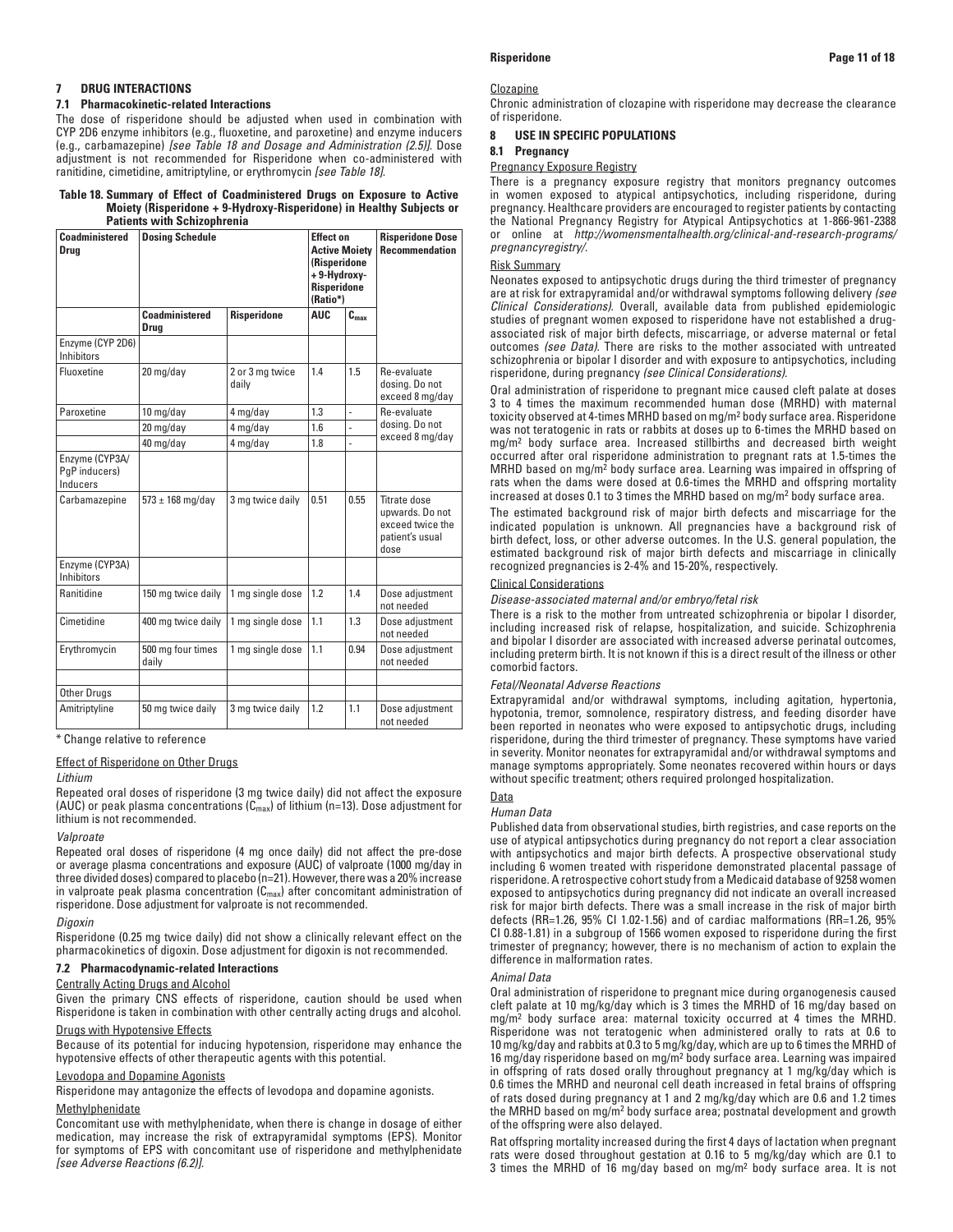known whether these deaths were due to a direct effect on the fetuses or pups or to effects on the dams; a no-effect dose could not be determined. The rate of stillbirths was increased at 2.5 mg/kg or 1.5 times the MRHD based on mg/m2 body surface area.

In a rat cross-fostering study the number of live offspring was decreased, the number of stillbirths increased, and the birth weight was decreased in offspring of drug-treated pregnant rats. In addition, the number of deaths increased by Day 1 among offspring of drug-treated pregnant rats, regardless of whether or not the offspring were cross-fostered. Risperidone also appeared to impair maternal behavior in that offspring body weight gain and survival (from Day 1 to 4 of lactation) were reduced in offspring born to control but reared by drug-treated dams. All of these effects occurred at 5 mg/kg which is 3 times the MRHD based on mg/m2 and the only dose tested in the study.

## **8.2 Lactation**

# Risk Summary

Limited data from published literature reports the presence of risperidone and its metabolite, 9-hydroxyrisperidone, in human breast milk at relative infant dose ranging between 2.3% and 4.7% of the maternal weight-adjusted dosage. There are reports of sedation, failure to thrive, jitteriness, and extrapyramidal symptoms (tremors and abnormal muscle movements) in breastfed infants exposed to risperidone *(see Clinical Considerations)*. There is no information on the effects of risperidone on milk production. The developmental and health benefits of breastfeeding should be considered along with the mother's clinical need for risperidone and any potential adverse effects on the breastfed child from risperidone or from the mother's underlying condition.

### Clinical Considerations

Infants exposed to risperidone through breastmilk should be monitored for excess sedation, failure to thrive, jitteriness, and extrapyramidal symptoms (tremors and abnormal muscle movements).

# **8.3 Females and Males of Reproductive Potential**

**Infertility** 

# *Females*

Based on the pharmacologic action of risperidone  $(D_2)$  receptor antagonism), treatment with risperidone may result in an increase in serum prolactin levels, which may lead to a reversible reduction in fertility in females of reproductive potential *[see Warnings and Precautions (5.6)].*

### **8.4 Pediatric Use**

### Approved Pediatric Indications

## *Schizophrenia*

The efficacy and safety of risperidone in the treatment of schizophrenia were demonstrated in 417 adolescents, aged 13 to 17 years, in two short-term (6 and 8 weeks, respectively) double-blind controlled trials *[see Indications and Usage (1.1), Adverse Reactions (6.1), and Clinical Studies (14.1)]*. Additional safety and efficacy information was also assessed in one long-term (6-month) open-label extension study in 284 of these adolescent patients with schizophrenia.

Safety and effectiveness of risperidone in children less than 13 years of age with schizophrenia have not been established.

### *Bipolar I Disorder*

The efficacy and safety of risperidone in the short-term treatment of acute manic or mixed episodes associated with Bipolar I Disorder in 169 children and adolescent patients, aged 10 to 17 years, were demonstrated in one double-blind, placebocontrolled, 3-week trial *[see Indications and Usage (1.2), Adverse Reactions (6.1), and Clinical Studies (14.2)]*.

Safety and effectiveness of risperidone in children less than 10 years of age with bipolar disorder have not been established.

# *Autistic Disorder*

The efficacy and safety of risperidone in the treatment of irritability associated with autistic disorder were established in two 8-week, double-blind, placebo-controlled trials in 156 children and adolescent patients, aged 5 to 16 years *[see Indications and Usage (1.3), Adverse Reactions (6.1) and Clinical Studies (14.4)]*. Additional safety information was also assessed in a long-term study in patients with autistic disorder, or in short- and long-term studies in more than 1200 pediatric patients with psychiatric disorders other than autistic disorder, schizophrenia, or bipolar mania who were of similar age and weight, and who received similar dosages of risperidone as patients treated for irritability associated with autistic disorder.

A third study was a 6-week, multicenter, randomized, double-blind, placebocontrolled, fixed-dose study to evaluate the efficacy and safety of a lower than recommended dose of risperidone in subjects 5 to 17 years of age with autistic disorder and associated irritability, and related behavioral symptoms. There were two weight-based, fixed doses of risperidone (high-dose and low-dose). The high dose was 1.25 mg per day for patients weighing 20 to < 45 kg, and it was 1.75 mg per day for patients weighing ≥ 45 kg. The low dose was 0.125 mg per day for patients for patients weighing 20 to < 45 kg, and it was 0.175 mg per day for patients weighing ≥ 45 kg. The study demonstrated the efficacy of high-dose risperidone, but it did not demonstrate efficacy for low-dose risperidone.

### Adverse Reactions in Pediatric Patients

*Tardive Dyskinesia*

In clinical trials in 1885 children and adolescents treated with risperidone, 2 (0.1%) patients were reported to have tardive dyskinesia, which resolved on discontinuation of risperidone treatment *[see also Warnings and Precautions (5.4)]*.

# *Weight Gain*

Weight gain has been observed in children and adolescents during treatment with risperidone. Clinical monitoring of weight is recommended during treatment.

Data derive from short-term placebo-controlled trials and longer-term uncontrolled studies in pediatric patients (ages 5 to 17 years) with schizophrenia, bipolar disorder, autistic disorder, or other psychiatric disorders. In the short-term trials (3 to 8 weeks), the mean weight gain for risperidone-treated patients was 2 kg, compared to 0.6 kg for placebo-treated patients. In these trials, approximately 33% of the risperidone group had weight gain ≥7%, compared to 7% in the placebo group. In longer-term, uncontrolled, open-label pediatric studies, the mean weight gain was 5.5 kg at Week 24 and 8 kg at Week 48 *[see Warnings and Precautions (5.5) and Adverse Reactions (6.1)]*.

### *Somnolence*

Somnolence was frequently observed in placebo-controlled clinical trials of pediatric patients with autistic disorder. Most cases were mild or moderate in severity. These events were most often of early onset with peak incidence occurring during the first two weeks of treatment, and transient with a median duration of 16 days. Somnolence was the most commonly observed adverse reaction in the clinical trial of bipolar disorder in children and adolescents, as well as in the schizophrenia trials in adolescents. As was seen in the autistic disorder trials, these adverse reactions were most often of early onset and transient in duration *[see Adverse Reactions (6.1 and 6.2)]*. Patients experiencing persistent somnolence may benefit from a change in dosing regimen *[see Dosage and Administration (2.1, 2.2, and 2.3)]*.

### *Hyperprolactinemia*

Risperidone has been shown to elevate prolactin levels in children and adolescents as well as in adults *[see Warnings and Precautions (5.6)]*. In double-blind, placebo-controlled studies of up to 8 weeks duration in children and adolescents (aged 5 to 17 years) with autistic disorder or psychiatric disorders other than autistic disorder, schizophrenia, or bipolar mania, 49% of patients who received risperidone had elevated prolactin levels compared to 2% of patients who received placebo. Similarly, in placebo-controlled trials in children and adolescents (aged 10 to 17 years) with bipolar disorder, or adolescents (aged 13 to 17 years) with schizophrenia, 82–87% of patients who received risperidone had elevated levels of prolactin compared to 3-7% of patients on placebo. Increases were dosedependent and generally greater in females than in males across indications.

In clinical trials in 1885 children and adolescents, galactorrhea was reported in 0.8% of risperidone-treated patients and gynecomastia was reported in 2.3% of risperidone-treated patients.

### Growth and Sexual Maturation

The long-term effects of risperidone on growth and sexual maturation have not been fully evaluated in children and adolescents.

## Juvenile Animal Studies

Juvenile dogs were treated with oral risperidone from weeks 10 to 50 of age (equivalent to the period of childhood through adolescence in humans), at doses of 0.31, 1.25, or 5 mg/kg/day, which are 1.2, 3.4, and 13.5 times the MRHD of 6 mg/day for children, based on mg/m2 body surface area. Bone length and density were decreased with a no-effect dose of 0.31 mg/kg/day; this dose produced plasma AUC of risperidone plus its active metabolite paliperidone (9-hydroxyrisperidone) that were similar to those in children and adolescents receiving the MRHD of 6 mg/day. In addition, sexual maturation was delayed at all doses in both males and females. The above effects showed little or no reversibility in females after a 12 week drug-free recovery period.

Juvenile rats, treated with oral risperidone from days 12 to 50 of age (equivalent to the period of infancy through adolescence in humans) showed impaired learning and memory performance (reversible only in females), with a no-effect dose of 0.63 mg/kg/day which is 0.5 times the MRHD of 6 mg/day for children, based on mg/m2 body surface area. This dose produced plasma AUC of risperidone plus paliperidone about half the exposure observed in humans at the MRHD. No other consistent effects on neurobehavioral or reproductive development were seen up to the highest tested dose of 1.25 mg/kg/day which is 1 time the MRHD and produced plasma AUC of risperidone plus paliperidone that were about two thirds of those observed in humans at the MRHD of 6 mg/day for children.

### **8.5 Geriatric Use**

Clinical studies of risperidone in the treatment of schizophrenia did not include sufficient numbers of patients aged 65 and over to determine whether or not they respond differently than younger patients. Other reported clinical experience has not identified differences in responses between elderly and younger patients. In general, a lower starting dose is recommended for an elderly patient, reflecting a decreased pharmacokinetic clearance in the elderly, as well as a greater frequency of decreased hepatic, renal, or cardiac function, and of concomitant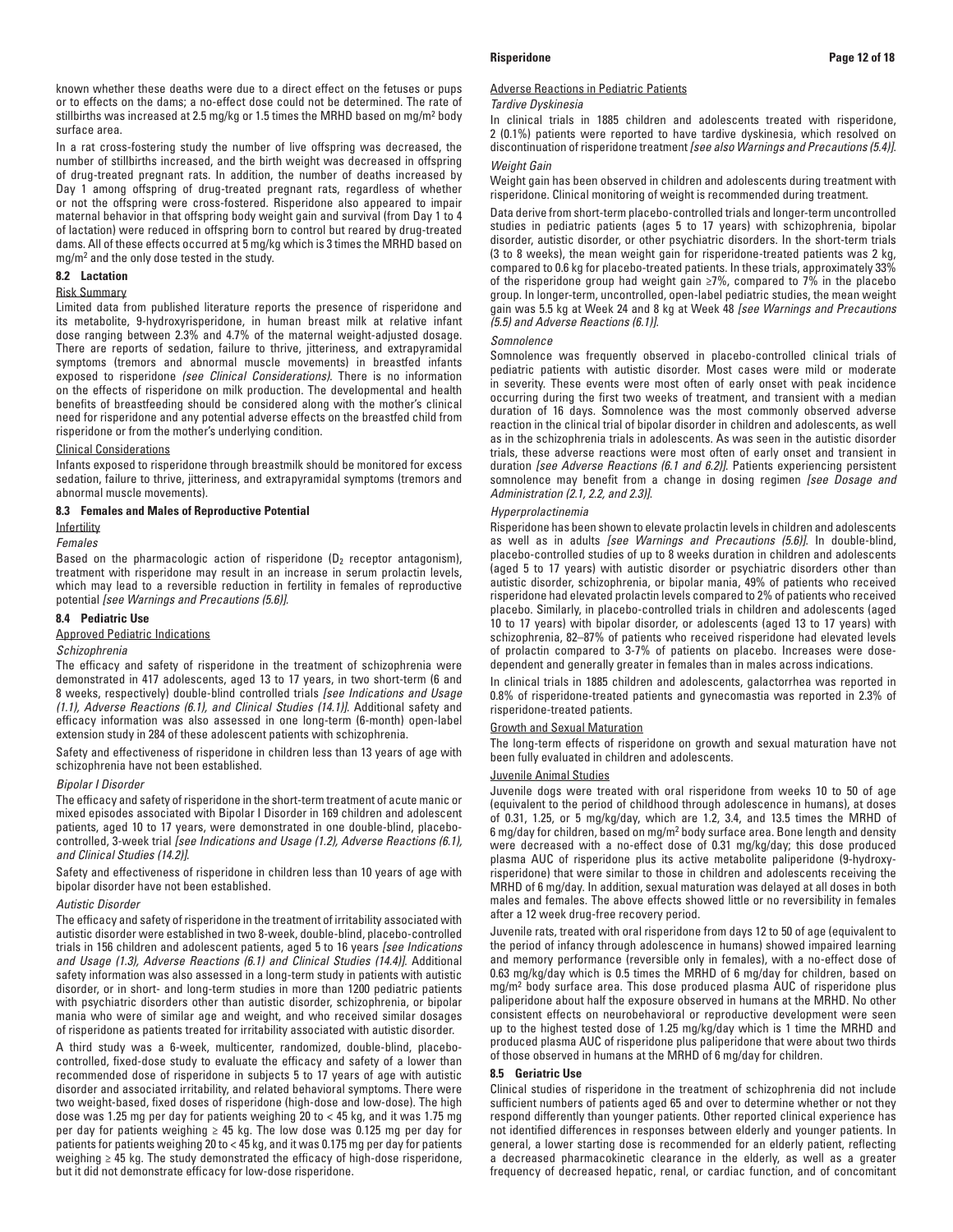This drug is substantially excreted by the kidneys, and the risk of toxic reactions to this drug may be greater in patients with impaired renal function. Because elderly patients are more likely to have decreased renal function, care should be taken in dose selection, and it may be useful to monitor renal function *[see Dosage and Administration (2.4)]*.

### **8.6 Renal Impairment**

patients for whom this is of concern.

In patients with moderate to severe (Clcr 59 to 15 mL/min) renal disease, clearance of the sum of risperidone and its active metabolite decreased by 60%, compared to young healthy subjects. Risperidone doses should be reduced in patients with renal disease *[see Dosage and Administration (2.4)]*.

### **8.7 Hepatic Impairment**

While the pharmacokinetics of risperidone in subjects with liver disease were comparable to those in young healthy subjects, the mean free fraction of risperidone in plasma was increased by about 35% because of the diminished concentration of both albumin and  $\alpha_1$ -acid glycoprotein. Risperidone doses should be reduced in patients with liver disease *[see Dosage and Administration (2.4)]*.

# **8.8 Patients with Parkinson's Disease or Lewy Body Dementia**

Patients with Parkinson's Disease or Dementia with Lewy Bodies can experience increased sensitivity to risperidone. Manifestations can include confusion, obtundation, postural instability with frequent falls, extrapyramidal symptoms, and clinical features consistent with neuroleptic malignant syndrome.

# **9 DRUG ABUSE AND DEPENDENCE**

**9.1 Controlled Substance**

Risperidone is not a controlled substance.

# **9.2 Abuse**

Risperidone has not been systematically studied in animals or humans for its potential for abuse. While the clinical trials did not reveal any tendency for any drug-seeking behavior, these observations were not systematic and it is not possible to predict on the basis of this limited experience the extent to which a CNS-active drug will be misused, diverted, and/or abused once marketed. Consequently, patients should be evaluated carefully for a history of drug abuse, and such patients should be observed closely for signs of risperidone misuse or abuse (e.g., development of tolerance, increases in dose, drug-seeking behavior).

### **9.3 Dependence**

Risperidone has not been systematically studied in animals or humans for its potential for tolerance or physical dependence.

# **10 OVERDOSAGE**

# **10.1 Human Experience**

Premarketing experience included eight reports of acute risperidone overdosage with estimated doses ranging from 20 to 300 mg and no fatalities. In general, reported signs and symptoms were those resulting from an exaggeration of the drug's known pharmacological effects, i.e., drowsiness and sedation, tachycardia and hypotension, and extrapyramidal symptoms. One case, involving an estimated overdose of 240 mg, was associated with hyponatremia, hypokalemia, prolonged QT, and widened QRS. Another case, involving an estimated overdose of 36 mg, was associated with a seizure.

Postmarketing experience includes reports of acute risperidone overdosage, with estimated doses of up to 360 mg. In general, the most frequently reported signs and symptoms are those resulting from an exaggeration of the drug's known pharmacological effects, i.e., drowsiness, sedation, tachycardia, hypotension, and extrapyramidal symptoms. Other adverse reactions reported since market introduction related to risperidone overdose include prolonged QT interval and convulsions. Torsade de pointes has been reported in association with combined overdose of risperidone and paroxetine.

### **10.2 Management of Overdosage**

For the most up to date information on the management of risperidone overdosage, contact a certified poison control center (1-800-222-1222 or www.poison.org). Provide supportive care including close medical supervision and monitoring. Treatment should consist of general measures employed in the management of overdosage with any drug. Consider the possibility of multiple drug overdosage. Ensure an adequate airway, oxygenation, and ventilation. Monitor cardiac rhythm and vital signs. Use supportive and symptomatic measures. There is no specific antidote to risperidone.

### **11 DESCRIPTION**

Risperidone contains risperidone, an atypical antipsychotic belonging to the chemical class of benzisoxazole derivatives. The chemical designation is 3-[2-[4-(6-fluoro-1,2-benzisoxazol-3-yl)-1-piperidinyl]ethyl]-6,7,8,9-tetrahydro-2 methyl-4H-pyrido[1,2-a]pyrimidin-4-one. Its molecular formula is  $C_{23}H_{27}FN_4O_2$  and its molecular weight is 410.49. The structural formula is:



Risperidone is a white to slightly beige powder. It is practically insoluble in water, freely soluble in methylene chloride, and soluble in methanol and  $0.1 \, \text{N}$  HCl.

Risperidone Tablets are for oral administration and available in 0.25 mg (dark yellow), 0.5 mg (red-brown), 1 mg (white), 2 mg (orange), 3 mg (yellow), and 4 mg (green) strengths. Risperidone tablets contain the following inactive ingredients: colloidal silicon dioxide, hypromellose, lactose, magnesium stearate, microcrystalline cellulose, propylene glycol, sodium lauryl sulfate, and starch (corn). The 0.25 mg, 0.5 mg, 2 mg, 3 mg, and 4 mg tablets also contain talc and titanium dioxide. The 0.25 mg tablets contain yellow iron oxide; the 0.5 mg tablets contain red iron oxide; the 2 mg tablets contain FD&C Yellow No. 6 Aluminum Lake; the 3 mg and 4 mg tablets contain D&C Yellow No. 10; the 4 mg tablets contain FD&C Blue No. 2 Aluminum Lake.

Risperidone is also available as a 1 mg/mL oral solution. Risperidone Oral Solution contains the following inactive ingredients: tartaric acid, benzoic acid, sodium hydroxide, and purified water.

Risperidone Orally Disintegrating Tablets are available in 0.5 mg (light coral), 1 mg (light coral), 2 mg (coral), 3 mg (coral), and 4 mg (coral) strengths. Risperidone Orally Disintegrating Tablets contain the following inactive ingredients: Amberlite® resin, gelatin, mannitol, glycine, simethicone, carbomer, sodium hydroxide, aspartame, red ferric oxide, and peppermint oil. In addition, the 2 mg, 3 mg, and 4 mg Risperidone Orally Disintegrating Tablets contain xanthan gum.

### **12 CLINICAL PHARMACOLOGY**

# **12.1 Mechanism of Action**

The mechanism of action of risperidone in schizophrenia is unclear. The drug's therapeutic activity in schizophrenia could be mediated through a combination of dopamine Type 2 ( $D_2$ ) and serotonin Type 2 (5HT<sub>2</sub>) receptor antagonism. The clinical effect from risperidone results from the combined concentrations of risperidone and its major metabolite, 9-hydroxyrisperidone (paliperidone) *[see Clinical Pharmacology (12.3)]*. Antagonism at receptors other than  $D_2$  and  $5HT_2$  may explain some of the other effects of risperidone *[see Clinical Pharmacology (12.1)].*

## **12.2 Pharmacodynamics**

Risperidone is a monoaminergic antagonist with high affinity (Ki of 0.12 to 7.3 nM) for the serotonin Type 2 (5HT<sub>2</sub>), dopamine Type 2 (D<sub>2</sub>),  $\alpha_1$  and  $\alpha_2$  adrenergic, and  $H_1$  histaminergic receptors. Risperidone showed low to moderate affinity (Ki of 47 to 253 nM) for the serotonin  $5HT_{1C}$ ,  $5HT_{1D}$ , and  $5HT_{1A}$  receptors, weak affinity (Ki of 620 to 800 nM) for the dopamine  $D_1$  and haloperidol-sensitive sigma site, and no affinity (when tested at concentrations >10<sup>-5</sup> M) for cholinergic muscarinic or  $\beta_1$ and  $\beta_2$  adrenergic receptors.

## **12.3 Pharmacokinetics**

### **Absorption**

Risperidone is well absorbed. The absolute oral bioavailability of risperidone is 70% (CV=25%). The relative oral bioavailability of risperidone from a tablet is 94% (CV=10%) when compared to a solution.

Pharmacokinetic studies showed that Risperidone Orally Disintegrating Tablets and Risperidone Oral Solution are bioequivalent to Risperidone Tablets.

Plasma concentrations of risperidone, its major metabolite, 9-hydroxyrisperidone, and risperidone plus 9-hydroxyrisperidone are dose proportional over the dosing range of 1 to 16 mg daily (0.5 to 8 mg twice daily). Following oral administration of solution or tablet, mean peak plasma concentrations of risperidone occurred at about 1 hour. Peak concentrations of 9-hydroxyrisperidone occurred at about 3 hours in extensive metabolizers, and 17 hours in poor metabolizers. Steady-state concentrations of risperidone are reached in 1 day in extensive metabolizers and would be expected to reach steady-state in about 5 days in poor metabolizers. Steady-state concentrations of 9-hydroxyrisperidone are reached in 5-6 days (measured in extensive metabolizers).

### *Food Effect*

Food does not affect either the rate or extent of absorption of risperidone. Thus, risperidone can be given with or without meals.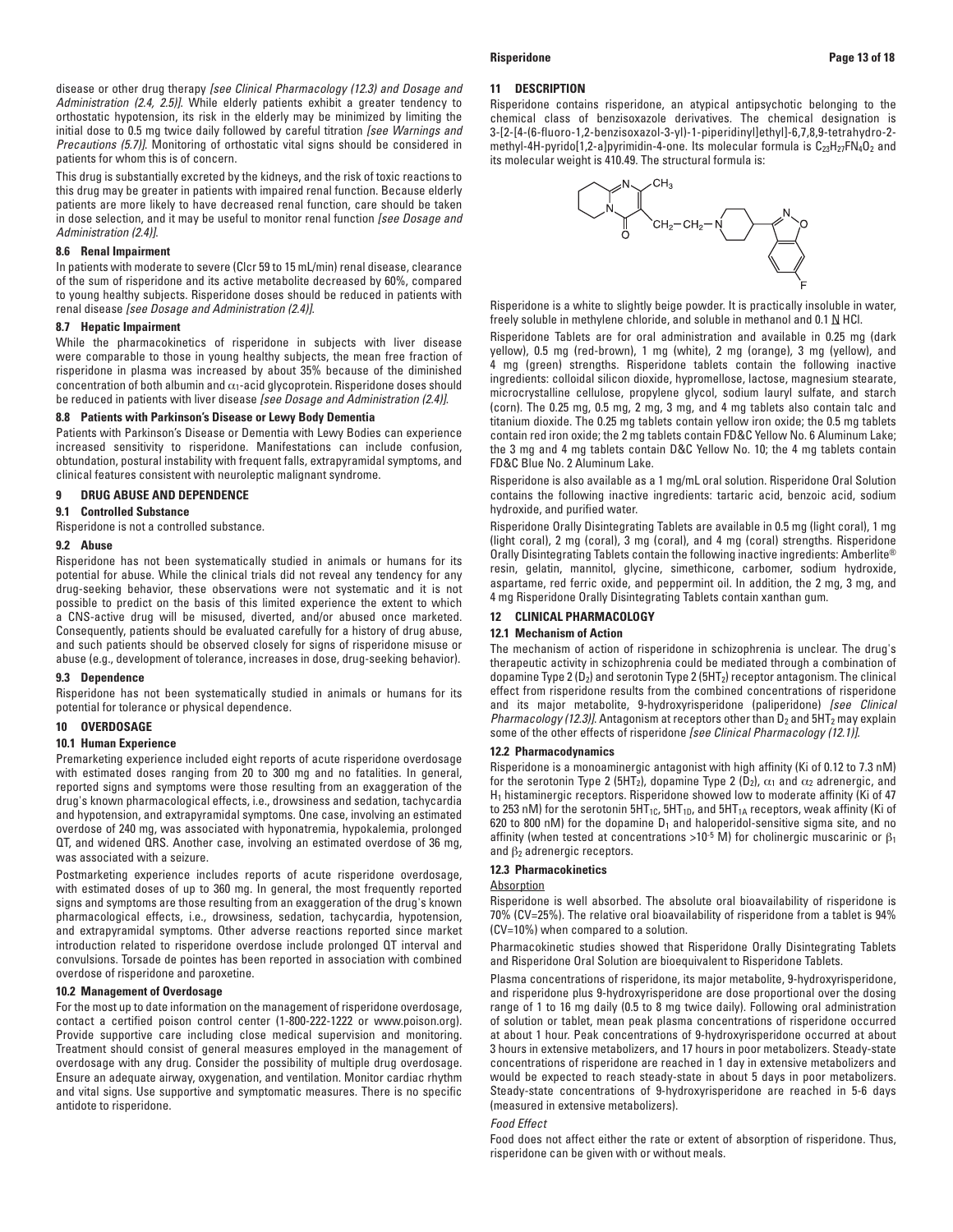### **Distribution**

Risperidone is rapidly distributed. The volume of distribution is 1-2 L/kg. In plasma, risperidone is bound to albumin and  $\alpha_1$ -acid glycoprotein. The plasma protein binding of risperidone is approximately 90%, and that of its major metabolite, 9-hydroxyrisperidone, is 77%. Neither risperidone nor 9-hydroxyrisperidone displaces each other from plasma binding sites. High therapeutic concentrations of sulfamethazine (100 mcg/mL), warfarin (10 mcg/mL), and carbamazepine (10mcg/mL) caused only a slight increase in the free fraction of risperidone at 10 ng/mL and 9-hydroxyrisperidone at 50 ng/mL, changes of unknown clinical significance.

# Elimination

# *Metabolism*

Risperidone is extensively metabolized in the liver. The main metabolic pathway is through hydroxylation of risperidone to 9-hydroxyrisperidone by the enzyme, CYP 2D6. A minor metabolic pathway is through *N*-dealkylation. The main metabolite, 9-hydroxyrisperidone, has similar pharmacological activity as risperidone. Consequently, the clinical effect of the drug results from the combined concentrations of risperidone plus 9-hydroxyrisperidone.

CYP 2D6, also called debrisoquin hydroxylase, is the enzyme responsible for metabolism of many neuroleptics, antidepressants, antiarrhythmics, and other drugs. CYP 2D6 is subject to genetic polymorphism (about 6%-8% of Caucasians, and a very low percentage of Asians, have little or no activity and are "poor metabolizers") and to inhibition by a variety of substrates and some nonsubstrates, notably quinidine. Extensive CYP 2D6 metabolizers convert risperidone rapidly into 9-hydroxyrisperidone, whereas poor CYP 2D6 metabolizers convert it much more slowly. Although extensive metabolizers have lower risperidone and higher 9-hydroxyrisperidone concentrations than poor metabolizers, the pharmacokinetics of risperidone and 9-hydroxyrisperidone combined, after single and multiple doses, are similar in extensive and poor metabolizers.

### *Excretion*

Risperidone and its metabolites are eliminated via the urine and, to a much lesser extent, via the feces. As illustrated by a mass balance study of a single 1 mg oral dose of 14C-risperidone administered as solution to three healthy male volunteers, total recovery of radioactivity at 1 week was 84%, including 70% in the urine and 14% in the feces.

The apparent half-life of risperidone was 3 hours (CV=30%) in extensive metabolizers and 20 hours (CV=40%) in poor metabolizers. The apparent half-life of 9-hydroxyrisperidone was about 21 hours (CV=20%) in extensive metabolizers and 30 hours (CV=25%) in poor metabolizers. The pharmacokinetics of risperidone and 9-hydroxyrisperidone combined, after single and multiple doses, were similar in extensive and poor metabolizers, with an overall mean elimination half-life of about 20 hours.

### Drug Interaction Studies

Risperidone could be subject to two kinds of drug-drug interactions. First, inhibitors of CYP 2D6 interfere with conversion of risperidone to 9-hydroxyrisperidone *[see Drug Interactions (7)]*. This occurs with quinidine, giving essentially all recipients a risperidone pharmacokinetic profile typical of poor metabolizers. The therapeutic benefits and adverse effects of risperidone in patients receiving quinidine have not been evaluated, but observations in a modest number (n≅70) of poor metabolizers given risperidone do not suggest important differences between poor and extensive metabolizers. Second, co-administration of known enzyme inducers (e.g., carbamazepine, phenytoin, rifampin, and phenobarbital) with risperidone may cause a decrease in the combined plasma concentrations of risperidone and 9-hydroxyrisperidone *[see Drug Interactions (7)]*. It would also be possible for risperidone to interfere with metabolism of other drugs metabolized by CYP 2D6. Relatively weak binding of risperidone to the enzyme suggests this is unlikely *[see Drug Interactions (7)]*.

*In vitro* studies indicate that risperidone is a relatively weak inhibitor of CYP 2D6. Therefore, risperidone is not expected to substantially inhibit the clearance of drugs that are metabolized by this enzymatic pathway. In drug interaction studies, risperidone did not significantly affect the pharmacokinetics of donepezil and galantamine, which are metabolized by CYP 2D6.

*In vitro* studies demonstrated that drugs metabolized by other CYP isozymes, including 1A1, 1A2, 2C9, 2C19, and 3A4, are only weak inhibitors of risperidone metabolism.

### Specific Populations

*Renal and Hepatic Impairment*

*[See Use in Specific Populations (8.6 and 8.7)].*

# *Elderly*

In healthy elderly subjects, renal clearance of both risperidone and 9-hydroxyrisperidone was decreased, and elimination half-lives were prolonged compared to young healthy subjects. Dosing should be modified accordingly in the elderly patients *[see Use in Specific Populations (8.5)]*.

### *Pediatric*

The pharmacokinetics of risperidone and 9-hydroxyrisperidone in children were similar to those in adults after correcting for the difference in body weight.

### *Race and Gender Effects*

No specific pharmacokinetic study was conducted to investigate race and gender effects, but a population pharmacokinetic analysis did not identify important differences in the disposition of risperidone due to gender (whether corrected for body weight or not) or race.

# **13 NONCLINICAL TOXICOLOGY**

# **13.1 Carcinogenesis, Mutagenesis, Impairment of Fertility Carcinogenesis**

Risperidone was administered in the diet at doses of 0.63, 2.5, and 10 mg/kg for 18 months to mice and for 25 months to rats. These doses are equivalent to approximately 0.2, 0.75, and 3 times (mice) and 0.4, 1.5, and 6 times (rats) the MRHD of 16 mg/day, based on mg/m2 body surface area. A maximum tolerated dose was not achieved in male mice. There were statistically significant increases in pituitary gland adenomas, endocrine pancreas adenomas, and mammary gland adenocarcinomas. The table below summarizes the multiples of the human dose on a mg/m2 (mg/kg) basis at which these tumors occurred.

|                                  |                |        | <b>Multiples of Maximum Human</b><br>Dose in $mg/m^2$ (mg/kg) |                                   |  |
|----------------------------------|----------------|--------|---------------------------------------------------------------|-----------------------------------|--|
| <b>Tumor Type</b>                | <b>Species</b> | Sex    | <b>Lowest Effect</b><br>Level                                 | <b>Highest No-Effect</b><br>Level |  |
| Pituitary adenomas               | mouse          | Female | 0.75(9.4)                                                     | 0.2(2.4)                          |  |
| Endocrine pancreas<br>adenomas   | rat            | Male   | 1.5(9.4)                                                      | 0.4(2.4)                          |  |
| Mammary gland<br>adenocarcinomas | mouse          | Female | 0.2(2.4)                                                      | none                              |  |
|                                  | rat            | Female | 0.4(2.4)                                                      | none                              |  |
|                                  | rat            | Male   | 6.0(37.5)                                                     | 1.5(9.4)                          |  |
| Mammary gland<br>neoplasm, Total | rat            | Male   | 1.5(9.4)                                                      | 0.4(2.4)                          |  |

Antipsychotic drugs have been shown to chronically elevate prolactin levels in rodents. Serum prolactin levels were not measured during the risperidone carcinogenicity studies; however, measurements during subchronic toxicity studies showed that risperidone elevated serum prolactin levels 5-6 fold in mice and rats at the same doses used in the carcinogenicity studies. An increase in mammary, pituitary, and endocrine pancreas neoplasms has been found in rodents after chronic administration of other antipsychotic drugs and is considered to be prolactinmediated. The relevance for human risk of the findings of prolactin-mediated endocrine tumors in rodents is unclear *[see Warnings and Precautions (5.6)]*.

### **Mutagenesis**

No evidence of mutagenic or clastogenic potential for risperidone was found in the *in vitro* tests of Ames gene mutation, the mouse lymphoma assay, rat hepatocyte DNA-repair assay, the chromosomal aberration test in human lymphocytes, Chinese hamster ovary cells, or in the *in vivo* oral micronucleus test in mice and the sex-linked recessive lethal test in *Drosophila*.

# Impairment of Fertility

Oral risperidone (0.16 to 5 mg/kg) impaired mating, but not fertility, in rat reproductive studies at doses 0.1 to 3 times the MRHD of 16 mg/day based on mg/m2 body surface area. The effect appeared to be in females, since impaired mating behavior was not noted in the male fertility study. In a subchronic study in Beagle dogs in which risperidone was administered orally at doses of 0.31 to 5 mg/kg, sperm motility and concentration were decreased at doses 0.6 to 10 times the MRHD based on mg/m2 body surface area. Dose-related decreases were also noted in serum testosterone at the same doses. Serum testosterone and sperm parameters partially recovered, but remained decreased after treatment was discontinued. A no-effect dose could not be determined in either rat or dog.

# **14 CLINICAL STUDIES 14.1 Schizophrenia**

Adults

*Short-Term Efficacy*

The efficacy of risperidone in the treatment of schizophrenia was established in four short-term (4- to 8-week) controlled trials of psychotic inpatients who met DSM-III-R criteria for schizophrenia.

Several instruments were used for assessing psychiatric signs and symptoms in these studies, among them the Brief Psychiatric Rating Scale (BPRS), a multi-item inventory of general psychopathology traditionally used to evaluate the effects of drug treatment in schizophrenia. The BPRS psychosis cluster (conceptual disorganization, hallucinatory behavior, suspiciousness, and unusual thought content) is considered a particularly useful subset for assessing actively psychotic schizophrenic patients. A second traditional assessment, the Clinical Global Impression (CGI), reflects the impression of a skilled observer, fully familiar with the manifestations of schizophrenia, about the overall clinical state of the patient. In addition, the Positive and Negative Syndrome Scale (PANSS) and the Scale for Assessing Negative Symptoms (SANS) were employed.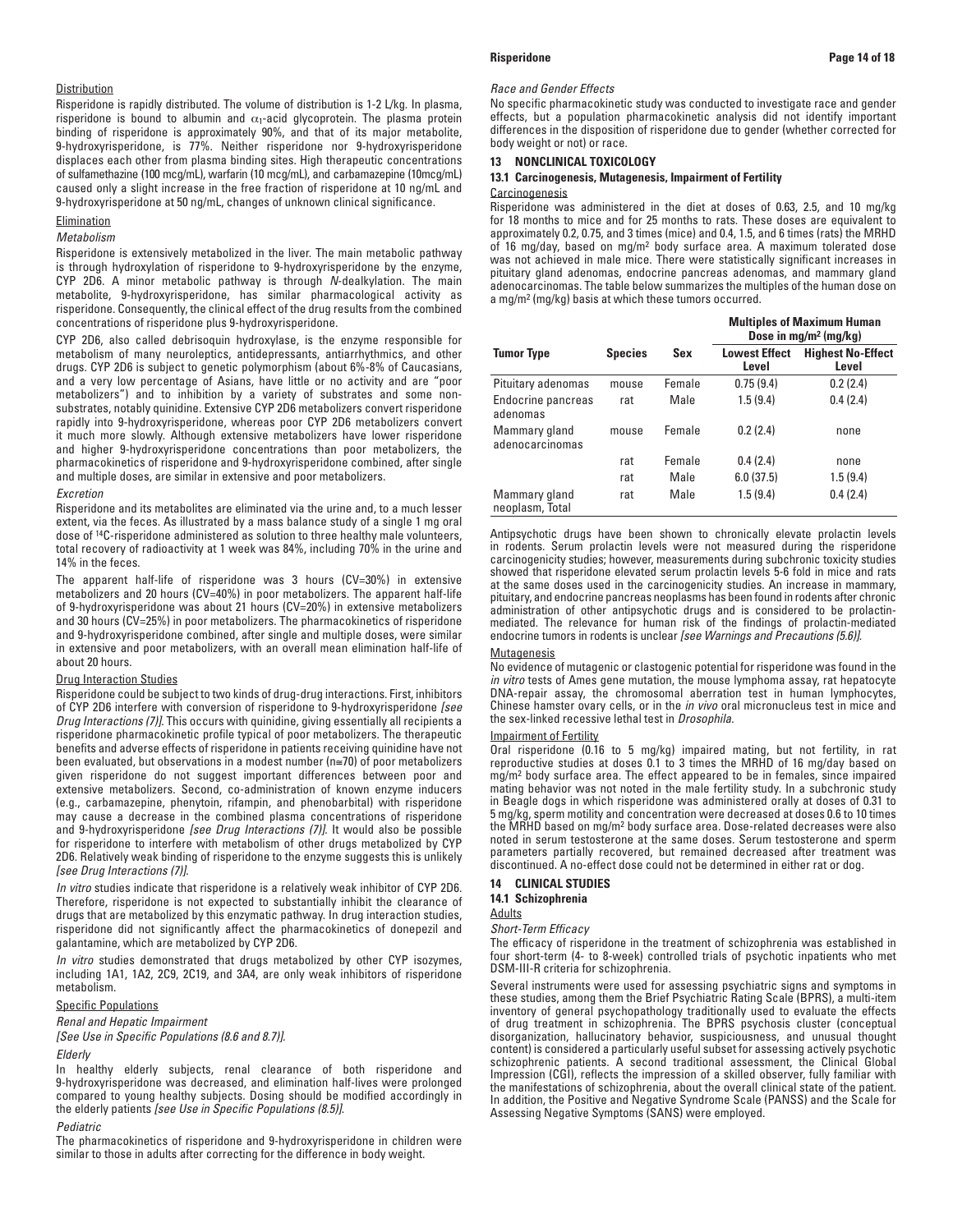- (1) In a 6-week, placebo-controlled trial (n=160) involving titration of risperidone in doses up to 10 mg/day (twice-daily schedule), risperidone was generally superior to placebo on the BPRS total score, on the BPRS psychosis cluster, and marginally superior to placebo on the SANS.
- (2) In an 8-week, placebo-controlled trial (n=513) involving 4 fixed doses of risperidone (2 mg/day, 6 mg/day, 10 mg/day, and 16 mg/day, on a twice-daily schedule), all 4 risperidone groups were generally superior to placebo on the BPRS total score, BPRS psychosis cluster, and CGI severity score; the 3 highest risperidone dose groups were generally superior to placebo on the PANSS negative subscale. The most consistently positive responses on all measures were seen for the 6 mg dose group, and there was no suggestion of increased benefit from larger doses.
- (3) In an 8-week, dose comparison trial (n=1356) involving 5 fixed doses of risperidone (1 mg/day, 4 mg/day, 8 mg/day, 12 mg/day, and 16 mg/day, on a twice-daily schedule), the four highest risperidone dose groups were generally superior to the 1 mg risperidone dose group on BPRS total score, BPRS psychosis cluster, and CGI severity score. None of the dose groups were superior to the 1 mg group on the PANSS negative subscale. The most consistently positive responses were seen for the 4 mg dose group.
- (4) In a 4-week, placebo-controlled dose comparison trial (n=246) involving 2 fixed doses of risperidone (4 and 8 mg/day on a once-daily schedule), both risperidone dose groups were generally superior to placebo on several PANSS measures, including a response measure (>20% reduction in PANSS total score), PANSS total score, and the BPRS psychosis cluster (derived from PANSS). The results were generally stronger for the 8 mg than for the 4 mg dose group.

### *Long-Term Efficacy*

In a longer-term trial, 365 adult outpatients predominantly meeting DSM-IV criteria for schizophrenia and who had been clinically stable for at least 4 weeks on an antipsychotic medication were randomized to risperidone (2-8 mg/day) or to an active comparator, for 1 to 2 years of observation for relapse. Patients receiving risperidone experienced a significantly longer time to relapse over this time period compared to those receiving the active comparator.

### **Pediatrics**

The efficacy of risperidone in the treatment of schizophrenia in adolescents aged 13 to17 years was demonstrated in two short-term (6 and 8 weeks), double-blind controlled trials. All patients met DSM-IV diagnostic criteria for schizophrenia and were experiencing an acute episode at time of enrollment. In the first trial (study #1), patients were randomized into one of three treatment groups: risperidone 1-3 mg/day (n=55, mean modal dose = 2.6 mg), risperidone 4-6 mg/day ( $n=51$ , mean modal dose = 5.3 mg), or placebo ( $n=54$ ). In the second trial (study #2), patients were randomized to either risperidone 0.15-0.6 mg/day (n=132, mean modal dose =  $0.5$  mg) or risperidone 1.5–6 mg/day (n=125, mean modal dose = 4 mg). In all cases, study medication was initiated at 0.5 mg/day (with the exception of the 0.15-0.6 mg/day group in study #2, where the initial dose was 0.05 mg/day) and titrated to the target dosage range by approximately Day 7. Subsequently, dosage was increased to the maximum tolerated dose within the target dose range by Day 14. The primary efficacy variable in all studies was the mean change from baseline in total PANSS score.

Results of the studies demonstrated efficacy of risperidone in all dose groups from 1-6 mg/day compared to placebo, as measured by significant reduction of total PANSS score. The efficacy on the primary parameter in the 1-3 mg/day group was comparable to the 4-6 mg/day group in study #1, and similar to the efficacy demonstrated in the 1.5–6 mg/day group in study #2. In study #2, the efficacy in the 1.5-6 mg/day group was statistically significantly greater than that in the 0.15-0.6 mg/day group. Doses higher than 3 mg/day did not reveal any trend towards greater efficacy.

### **14.2 Bipolar Mania - Monotherapy**

### Adults

The efficacy of risperidone in the treatment of acute manic or mixed episodes was established in two short-term (3-week) placebo-controlled trials in patients who met the DSM-IV criteria for Bipolar I Disorder with manic or mixed episodes. These trials included patients with or without psychotic features.

The primary rating instrument used for assessing manic symptoms in these trials was the Young Mania Rating Scale (YMRS), an 11-item clinician-rated scale traditionally used to assess the degree of manic symptomatology (irritability, disruptive/aggressive behavior, sleep, elevated mood, speech, increased activity, sexual interest, language/thought disorder, thought content, appearance, and insight) in a range from 0 (no manic features) to 60 (maximum score). The primary outcome in these trials was change from baseline in the YMRS total score. The results of the trials follow:

- (1) In one 3-week placebo-controlled trial (n=246), limited to patients with manic episodes, which involved a dose range of risperidone 1-6 mg/day, once daily, starting at 3 mg/day (mean modal dose was 4.1 mg/day), risperidone was superior to placebo in the reduction of YMRS total score.
- (2) In another 3-week placebo-controlled trial (n=286), which involved a dose range of 1-6 mg/day, once daily, starting at 3 mg/day (mean modal dose was 5.6 mg/day), risperidone was superior to placebo in the reduction of YMRS total score.

### **Pediatrics**

The efficacy of risperidone in the treatment of mania in children or adolescents with Bipolar I disorder was demonstrated in a 3-week, randomized, double-blind, placebo-controlled, multicenter trial including patients ranging in ages from 10 to 17 years who were experiencing a manic or mixed episode of bipolar I disorder. Patients were randomized into one of three treatment groups: risperidone 0.5-2.5 mg/day (n=50, mean modal dose = 1.9 mg), risperidone 3-6 mg/day (n=61, mean modal dose  $= 4.7$  mg), or placebo (n=58). In all cases, study medication was initiated at 0.5 mg/day and titrated to the target dosage range by Day 7, with further increases in dosage to the maximum tolerated dose within the targeted dose range by Day 10. The primary rating instrument used for assessing efficacy in this study was the mean change from baseline in the total YMRS score.

Results of this study demonstrated efficacy of risperidone in both dose groups compared with placebo, as measured by significant reduction of total YMRS score. The efficacy on the primary parameter in the 3-6 mg/day dose group was comparable to the 0.5-2.5 mg/day dose group. Doses higher than 2.5 mg/day did not reveal any trend towards greater efficacy.

## **14.3 Bipolar Mania – Adjunctive Therapy with Lithium or Valproate**

The efficacy of risperidone with concomitant lithium or valproate in the treatment of acute manic or mixed episodes was established in one controlled trial in adult patients who met the DSM-IV criteria for Bipolar I Disorder. This trial included patients with or without psychotic features and with or without a rapid-cycling course.

- (1) In this 3-week placebo-controlled combination trial, 148 in- or outpatients on lithium or valproate therapy with inadequately controlled manic or mixed symptoms were randomized to receive risperidone, placebo, or an active comparator, in combination with their original therapy. Risperidone, in a dose range of 1-6 mg/day, once daily, starting at 2 mg/day (mean modal dose of 3.8 mg/day), combined with lithium or valproate (in a therapeutic range of 0.6 mEq/L to 1.4 mEq/L or 50 mcg/mL to 120 mcg/mL, respectively) was superior to lithium or valproate alone in the reduction of YMRS total score.
- (2) In a second 3-week placebo-controlled combination trial, 142 in- or outpatients on lithium, valproate, or carbamazepine therapy with inadequately controlled manic or mixed symptoms were randomized to receive risperidone or placebo, in combination with their original therapy. Risperidone, in a dose range of 1-6 mg/day, once daily, starting at 2 mg/day (mean modal dose of 3.7 mg/day), combined with lithium, valproate, or carbamazepine (in therapeutic ranges of 0.6 mEq/L to 1.4 mEq/L for lithium, 50 mcg/mL to 125 mcg/mL for valproate, or 4-12 mcg/mL for carbamazepine, respectively) was not superior to lithium, valproate, or carbamazepine alone in the reduction of YMRS total score. A possible explanation for the failure of this trial was induction of risperidone and 9-hydroxyrisperidone clearance by carbamazepine, leading to subtherapeutic levels of risperidone and 9-hydroxyrisperidone.

## **14.4 Irritability Associated with Autistic Disorder**

### Short-Term Efficacy

The efficacy of risperidone in the treatment of irritability associated with autistic disorder was established in two 8-week, placebo-controlled trials in children and adolescents (aged 5 to 16 years) who met the DSM-IV criteria for autistic disorder. Over 90% of these subjects were under 12 years of age and most weighed over 20 kg (16-104.3 kg).

Efficacy was evaluated using two assessment scales: the Aberrant Behavior Checklist (ABC) and the Clinical Global Impression - Change (CGI-C) scale. The primary outcome measure in both trials was the change from baseline to endpoint in the Irritability subscale of the ABC (ABC-I). The ABC-I subscale measured the emotional and behavioral symptoms of autism, including aggression towards others, deliberate self-injuriousness, temper tantrums, and quickly changing moods. The CGI-C rating at endpoint was a co-primary outcome measure in one of the studies.

The results of these trials are as follows:

- (1) In one of the 8-week, placebo-controlled trials, children and adolescents with autistic disorder (n=101), aged 5 to 16 years, received twice daily doses of placebo or risperidone 0.5-3.5 mg/day on a weight-adjusted basis. Risperidone, starting at 0.25 mg/day or 0.5 mg/day depending on baseline weight (< 20 kg and ≥ 20 kg, respectively) and titrated to clinical response (mean modal dose of 1.9 mg/day, equivalent to 0.06 mg/kg/day), significantly improved scores on the ABC-I subscale and on the CGI-C scale compared with placebo.
- (2) In the other 8-week, placebo-controlled trial in children with autistic disorder (n=55), aged 5 to 12 years, risperidone 0.02 to 0.06 mg/kg/day given once or twice daily, starting at 0.01 mg/kg/day and titrated to clinical response (mean modal dose of 0.05 mg/kg/day, equivalent to 1.4 mg/day), significantly improved scores on the ABC-I subscale compared with placebo.

A third trial was a 6-week, multicenter, randomized, double-blind, placebocontrolled, fixed-dose study to evaluate the efficacy and safety of a lower than recommended dose of risperidone in subjects (N=96) 5 to 17 years of age with autistic disorder (defined by DSM-IV criteria) and associated irritability and related behavioral symptoms. Approximately 77% of patients were younger than 12 years of age (mean age = 9), and 88% were male. Most patients (73%) weighed less than 45 kg (mean weight = 40 kg). Approximately 90% of patients were antipsychoticnaïve before entering the study.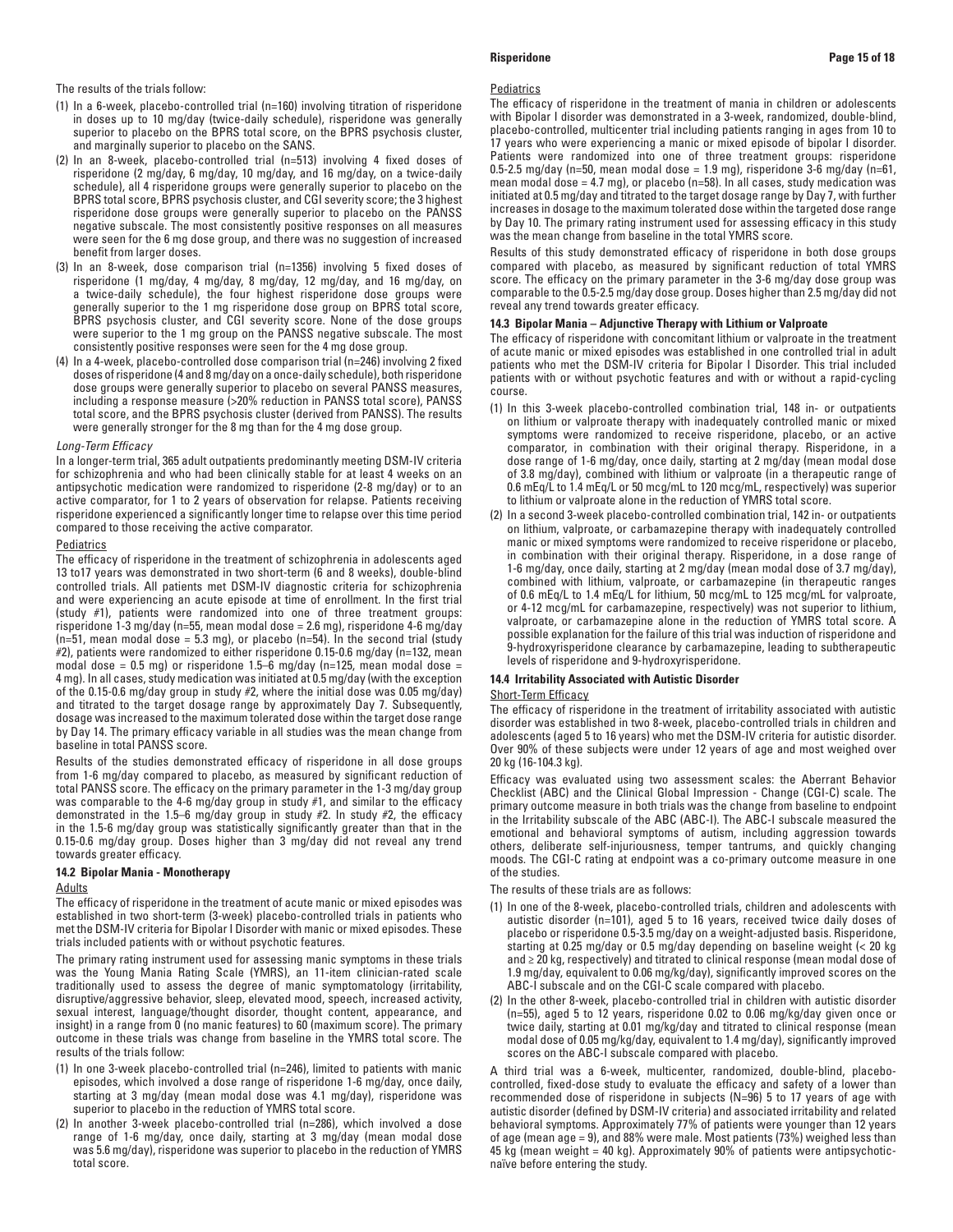There were two weight-based, fixed doses of risperidone (high-dose and lowdose). The high dose was 1.25 mg per day for patients weighing 20 to < 45 kg, and it was 1.75 mg per day for patients weighing ≥ 45 kg. The low dose was 0.125 mg per day for patients weighing 20 to < 45 kg, and it was 0.175 mg per day for patients weighing ≥ 45 kg. The dose was administered once daily in the morning, or in the evening if sedation occurred.

The primary efficacy endpoint was the mean change in the Aberrant Behavior Checklist – Irritability subscale (ABC-I) score from baseline to the end of Week 6. The study demonstrated the efficacy of high-dose risperidone, as measured by the mean change in ABC-I score. It did not demonstrate efficacy for low-dose risperidone. The mean baseline ABC-I scores were 29 in the placebo group (n=35), 27 in the risperidone low-dose group (n=30), and 28 in the risperidone high-dose group (n=31). The mean changes in ABC-I scores were -3.5, -7.4, and -12.4 in the placebo, low-dose, and high-dose group respectively. The results in the high-dose group were statistically significant (p< 0.001) but not in the low-dose group (p=0.164).

### Long-Term Efficacy

Following completion of the first 8-week double-blind study, 63 patients entered an open-label study extension where they were treated with risperidone for 4 or 6 months (depending on whether they received risperidone or placebo in the double-blind study). During this open-label treatment period, patients were maintained on a mean modal dose of risperidone of 1.8-2.1 mg/day (equivalent to 0.05 - 0.07 mg/kg/day).

Patients who maintained their positive response to risperidone (response was defined as ≥ 25% improvement on the ABC-I subscale and a CGI-C rating of 'much improved' or 'very much improved') during the 4-6 month open-label treatment phase for about 140 days, on average, were randomized to receive risperidone or placebo during an 8-week, double-blind withdrawal study (n=39 of the 63 patients). A pre-planned interim analysis of data from patients who completed the withdrawal study (n=32), undertaken by an independent Data Safety Monitoring Board, demonstrated a significantly lower relapse rate in the risperidone group compared with the placebo group. Based on the interim analysis results, the study was terminated due to demonstration of a statistically significant effect on relapse prevention. Relapse was defined as ≥ 25% worsening on the most recent assessment of the ABC-I subscale (in relation to baseline of the randomized withdrawal phase).

# **16 HOW SUPPLIED/STORAGE AND HANDLING**

# **16.1 How Supplied**

### Risperidone Tablets

Risperidone Tablets are imprinted "PATR" on one side and either "Ris 0.25", "Ris 0.5", "R1", "R2", "R3", or "R4" according to their respective strengths.

0.25 mg dark yellow, capsule-shaped tablets: bottles of 60 NDC 50458-590-60, bottles of 500 NDC 50458-590-50, and hospital unit dose blister packs of 100 NDC 50458-590-10.

0.5 mg red-brown, capsule-shaped tablets: bottles of 60 NDC 50458-591-60, bottles of 500 NDC 50458-591-50, and hospital unit dose blister packs of 100 NDC 50458-591-10.

1 mg white, capsule-shaped tablets: bottles of 60 NDC 50458-592-60, bottles of 500 NDC 50458-592-50, and hospital unit dose blister packs of 100 NDC 50458-592-10.

2 mg orange, capsule-shaped tablets: bottles of 60 NDC 50458-593-60, bottles of 500 NDC 50458-593-50, and hospital unit dose blister packs of 100 NDC 50458-593-10.

3 mg yellow, capsule-shaped tablets: bottles of 60 NDC 50458-594-60, bottles of 500 NDC 50458-594-50, and hospital unit dose blister packs of 100 NDC 50458-594-10.

4 mg green, capsule-shaped tablets: bottles of 60 NDC 50458-595-60 and hospital unit dose blister packs of 100 NDC 50458-595-10.

### Risperidone Oral Solution

Risperidone 1 mg/mL Oral Solution (NDC 50458-596-01) is supplied in 30 mL bottles with a calibrated (in milligrams and milliliters) pipette. The minimum calibrated volume is 0.25 mL, while the maximum calibrated volume is 3 mL.

## Risperidone Orally Disintegrating Tablets

Risperidone Orally Disintegrating Tablets are etched on one side with "P0.5", "P1", "P2", "P3", or "P4" according to their respective strengths. Risperidone Orally Disintegrating Tablets 0.5 mg, 1 mg, and 2 mg are packaged in blister packs of 4 (2 X 2) tablets. Risperidone Orally Disintegrating Tablets 3 mg and 4 mg are packaged in a child-resistant pouch containing a blister with 1 tablet.

0.5 mg light coral, round, biconvex tablets: 7 blister packages (4 tablets each) per box, NDC 50458-601-28.

1 mg light coral, square, biconvex tablets: 7 blister packages (4 tablets each) per box, NDC 50458-602-28.

2 mg coral, square, biconvex tablets: 7 blister packages (4 tablets each) per box, NDC 50458-603-28.

3 mg coral, round, biconvex tablets: 28 blisters per box, NDC 50458-604-28.

4 mg coral, round, biconvex tablets: 28 blisters per box, NDC 50458-605-28.

### **16.2 Storage and Handling**

Risperidone Tablets should be stored at controlled room temperature 15°-25°C (59°-77°F). Protect from light and moisture.

Risperidone 1 mg/mL Oral Solution should be stored at controlled room temperature 15°-25°C (59°-77°F). Protect from light and freezing.

Risperidone Orally Disintegrating Tablets should be stored at controlled room temperature 15°-25°C (59°-77°F).

Keep out of reach of children.

### **17 PATIENT COUNSELING INFORMATION**

Physicians are advised to discuss the following issues with patients for whom they prescribe risperidone.

## Neuroleptic Malignant Syndrome (NMS)

Counsel patients about a potentially fatal adverse reaction, Neuroleptic Malignant Syndrome (NMS), that has been reported in association with administration of antipsychotic drugs. Advise patients, family members, or caregivers to contact the healthcare provider or report to the emergency room if they experience signs and symptoms of NMS, including hyperpyrexia, muscle rigidity, altered mental status including delirium, and evidence of autonomic instability (irregular pulse or blood pressure, tachycardia, diaphoresis, and cardiac dysrhythmia) *[see Warnings and Precautions (5.3)].*

## Tardive Dyskinesia

Counsel patients on the signs and symptoms of tardive dyskinesia and to contact their healthcare provider if these abnormal movements occur *[see Warnings and Precautions (5.4)].*

# Metabolic Changes

Educate patients about the risk of metabolic changes, how to recognize symptoms of hyperglycemia and diabetes mellitus, and the need for specific monitoring, including blood glucose, lipids, and weight *[see Warnings and Precautions (5.5)].*

# Orthostatic Hypotension

Educate patients about the risk of orthostatic hypotension and syncope, particularly at the time of initiating treatment, re-initiating treatment, or increasing the dose *[see Warnings and Precautions (5.7)].*

## Leukopenia/Neutropenia

Advise patients with a pre-existing low WBC or a history of drug induced leukopenia/ neutropenia they should have their CBC monitored while taking risperidone *[see Warnings and Precautions (5.9)].*

### Hyperprolactinemia

Counsel patients on signs and symptoms of hyperprolactinemia that may be associated with chronic use of risperidone. Advise them to seek medical attention if they experience any of the following: amenorrhea or galactorrhea in females, erectile dysfunction or gynecomastia in males. *[See Warnings and Precautions (5.6)].*

# Interference with Cognitive and Motor Performance

Caution patients about performing activities requiring mental alertness, such as operating hazardous machinery, or operating a motor vehicle until they are reasonably certain that risperidone therapy does not affect them adversely *[see Warnings and Precautions (5.10)].*

### Priapism

Advise patients of the possibility of painful or prolonged penile erections (priapism). Instruct the patient to seek immediate medical attention in the event of priapism *[Warnings and Precautions (5.13)].*

### Heat Exposure and Dehydration

Counsel patients regarding appropriate care in avoiding overheating and dehydration *[see Warnings and Precautions (5.14)].*

# **Phenylketonurics**

Inform patients with Phenylketonuria and caregivers that Risperidone Orally Disintegrating Tablets contain phenylalanine. Phenylalanine is a component of aspartame. Each 4 mg Risperidone Orally Disintegrating Tablet contains 0.84 mg phenylalanine; each 3 mg Risperidone Orally Disintegrating Tablet contains 0.63 mg phenylalanine; each 2 mg Risperidone Orally Disintegrating Tablet contains 0.42 mg phenylalanine; each 1 mg Risperidone Orally Disintegrating Tablet contains 0.28 mg phenylalanine; and each 0.5 mg Risperidone Orally Disintegrating Tablet contains 0.14 mg phenylalanine *[see Warnings and Precautions (5.15)]*.

### Concomitant Medication

Advise patients to inform their healthcare providers if they are taking, or plan to take any prescription or over-the-counter drugs, as there is a potential for interactions *[see Drug Interactions (7)]*.

### Alcohol

Advise patients to avoid alcohol while taking risperidone *[see Drug Interactions (7.2)]*.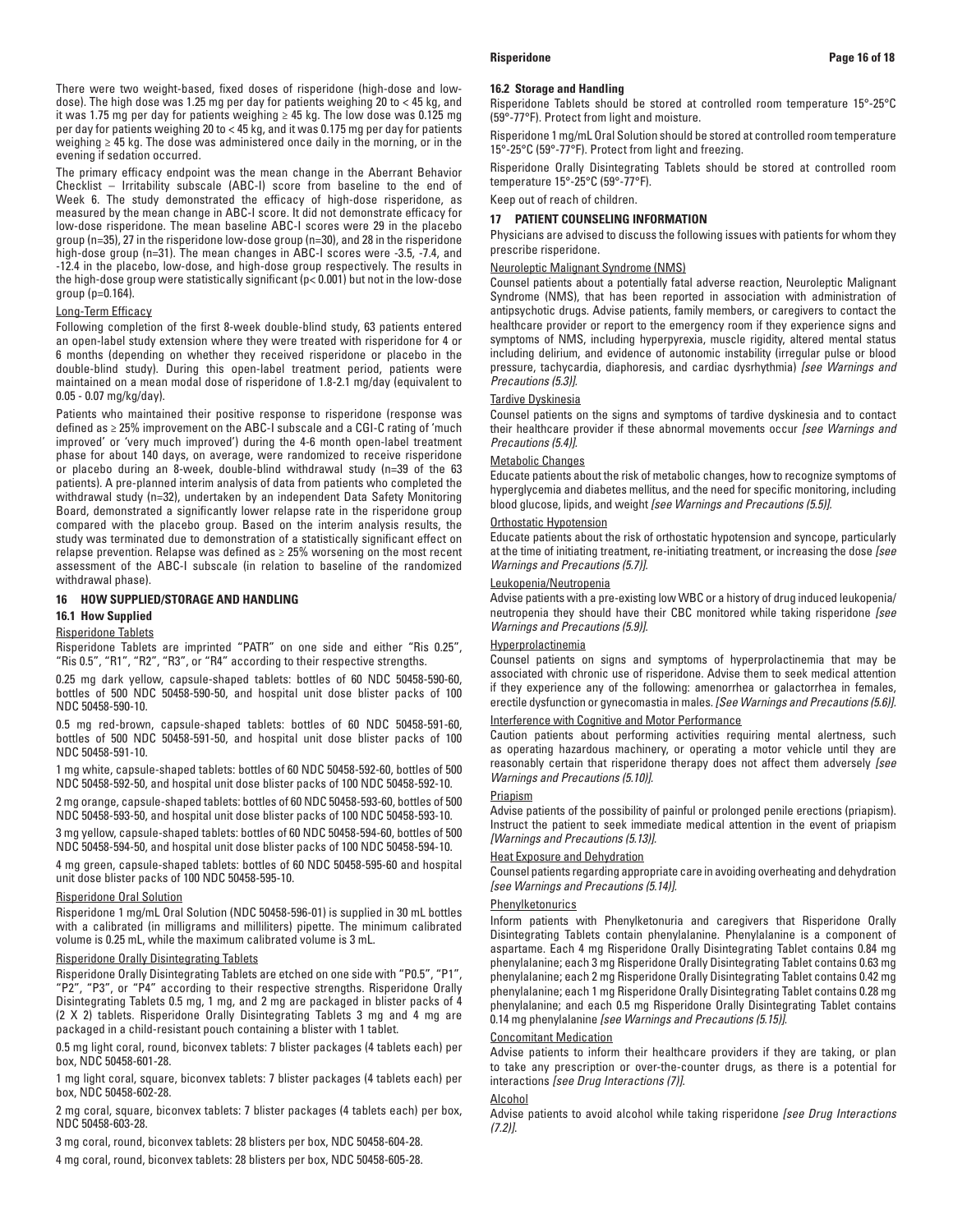## **Pregnancy**

Advise patients to notify their healthcare provider if they become pregnant or intend to become pregnant during treatment with risperidone. Advise patients that risperidone may cause extrapyramidal and/or withdrawal symptoms in a neonate. Advise patients that there is a pregnancy registry that monitors pregnancy outcomes in women exposed to risperidone during pregnancy *[see Use in Specific Populations (8.1)].*

# Lactation

Advise breastfeeding women using risperidone to monitor infants for somnolence, failure to thrive, jitteriness, and extrapyramidal symptoms (tremors and abnormal muscle movements) and to seek medical care if they notice these signs *[see Use in Specific Populations (8.2)].*

# **Infertility**

Advise females of reproductive potential that risperidone may impair fertility due to an increase in serum prolactin levels. The effects on fertility are reversible *[see Use in Specific Populations (8.3)].*

## Risperidone Tablets

Active ingredient is made in Ireland Finished product is manufactured by: Janssen Ortho LLC Gurabo, Puerto Rico 00778

Risperidone Oral Solution Finished product is manufactured by: Janssen Pharmaceutica NV Beerse, Belgium

Risperidone Orally Disintegrating Tablets Active ingredient is made in Ireland Finished product is manufactured by: Janssen Ortho LLC Gurabo, Puerto Rico 00778

Risperidone Tablets, Risperidone Orally Disintegrating Tablets, and Risperidone Oral Solution are manufactured for: Patriot Pharmaceuticals, LLC Horsham, PA 19044

© 2017 Patriot Pharmaceuticals, LLC